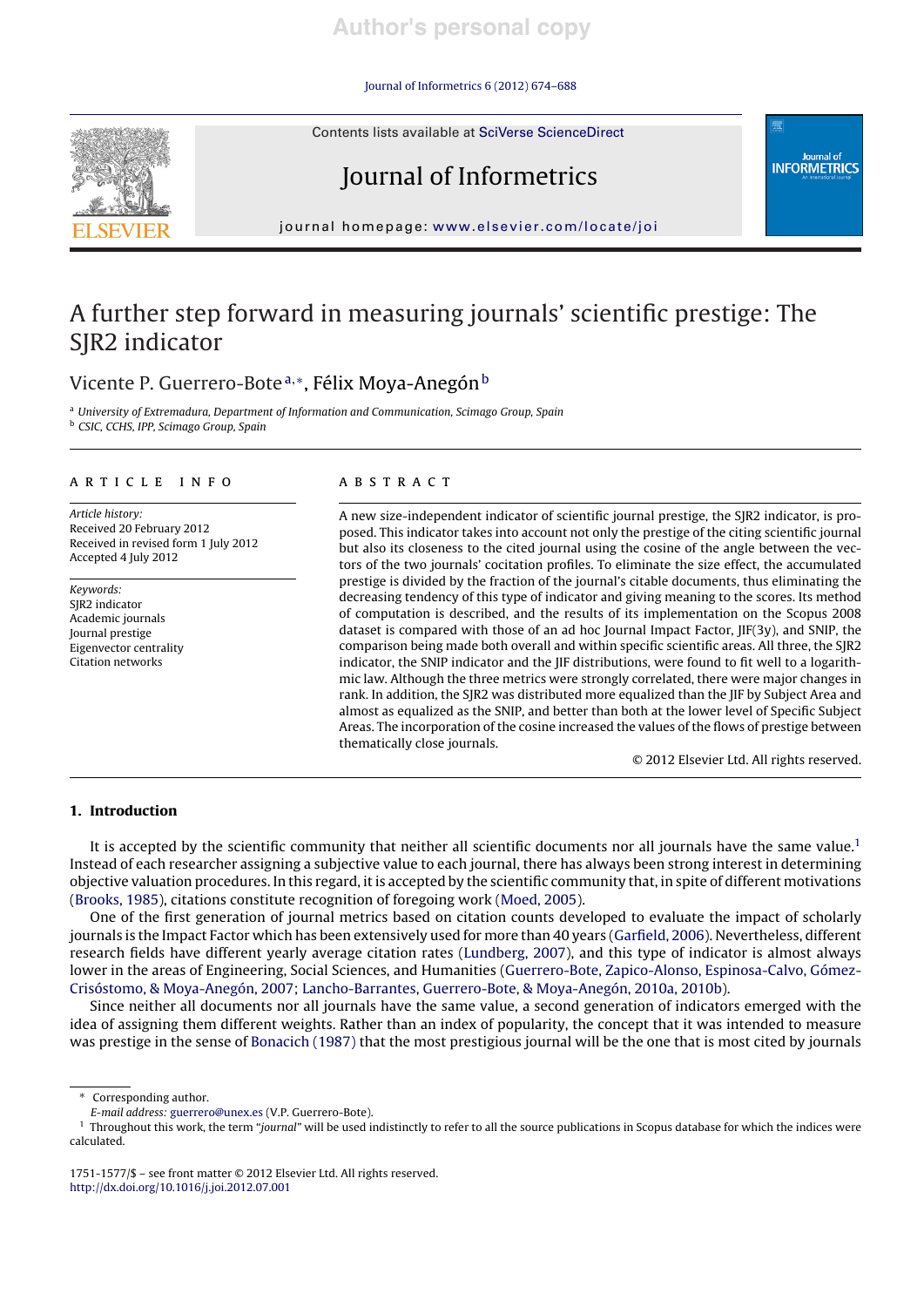also of high prestige. The first proposal in this sense in the field of Information Science was put forward by Pinski and Narin (1976), with a metric they called "Journal Influence". With the arrival of the PageRank algorithm (Page, Brin, Motwani, & Winograd, 1998) developed by the creators of Google, there have arisen other metrics such as the Invariant Method for the Measurement of Intellectual Influence (Palacios-Huerta & Volij, 2004), the Journal Status (Bollen, Rodríguez, & van de Sompel, 2006), the Eigenfactor (Bergstrom, 2007), and the Scimago Journal Rank (González-Pereira, Guerrero-Bote, & Moya-Anegón, 2010).

Despite the progress represented by this second generation of indicators, they have some features that make them ill-suited for journal metrics:

- The scores obtained by scientific journals typically represent their prestige, or their average prestige per document, but this score only makes sense in comparison with the scores of other journals.
- The scores are normalized by making them sum to a fixed quantity (usually, unity). The result is that as the number of journals increases the scores tend to decrease, which can lead to sets of indicators that all decrease with time. This characteristic complicates the study of the temporal evolution of scientific journals.
- Different scientific areas have different citation habits, and these are not taken into account in these indices, so that neither are the values obtained in different areas comparable (Lancho-Barrantes et al., 2010b). Added to this is that there is no consensus on the classification of scientific journals into different areas (Janssens, Zhang, Moor, & Glänzel, 2009).

In the sciences, it has always been accepted that peer review in a field should be by experts in that same field (Kostoff, 1997). In this same sense, it seems logical to give more weight to citations from journals of the same or similar fields, since, although all researchers may use some given scientific study, they do not all have the same capacity to evaluate it. Even the weighting itself may not be comparable between different fields. Given this context, in a process of continuing improvement to find journal metrics that are more precise and more useful, the SJR2 indicator was designed to weight the citations according to the prestige of the citing journal, also taking into account the thematic closeness of the citing and the cited journals. The procedure does not depend on any arbitrary classification of scientific journals, but uses an objective informetric method based on cocitation. It also avoids the dependency on the size of the set of journals, and endows the score with a meaning that other indicators of prestige do not have.

In the following sections, we shall describe the methodological aspects of the development of the SJR2 indicator, and the results obtained with its implementation on Elsevier's Scopus database, for which the data were obtained from the Scimago Journal and Country Rank website, an open access scientometric directory with almost 19,000 scientific journals and other types of publication (2009).

# 2. Data

We used Scopus as the data source for the development of the SJR2 indicator because it best represents the overall structure of world science at a global scale. Scopus is the world's largest scientific database if one considers the period 2000–2011. It covers most of the journals included in the Thomson Reuters Web of Science (WoS) and more (Leydesdorff, Moya-Anegón, & Guerrero-Bote, 2010; Moya-Anegón et al., 2007). Also, despite its only relatively recent launch in 2004, there are already various studies of its structure and coverage in the literature (Bar-Ilan, 2008; Jacso, 2009; Laguardia, 2005). Our choice of database reflects our consideration of four criteria that are of great importance in the computation of any bibliometric indicator. These are:

- Journal coverage.
- Relationship between primary (citable items) and total output per journal of the database.
- Assignment criteria for types of documents.
- Accuracy of the linkage between references and source records.

Only documents published in 2008 included in the Scopus raw data copy exported on May 2011 were used for the main part of the study (in number, 1,999,777). All their references to documents present in the database in previous years were retrieved (in number, 26,036,560).

Documents are classified by area and category. There are 295 Specific Subject Areas grouped into 26 Subject Areas. In addition, there is the General Subject Area containing multidisciplinary journals, such as Nature or Science. The Subject Areas are grouped into four categories on the Scopus "Basic Search" page (see the Scopus website, www.scopus.com, visited on 20 October 2011).

The four Scopus categories are:

- Life Sciences (3950 titles): Agricultural and Biological Sciences; Biochemistry, Genetics and Molecular Biology; Immunology and Microbiology; Neuroscience, Pharmacology, Toxicology and Pharmaceutics.
- Physical Sciences (6350 titles): Chemical Engineering; Chemistry; Computer Science; Earth and Planetary Science; Energy; Engineering; Environmental Science; Materials Science; Mathematics; Physics and Astronomy.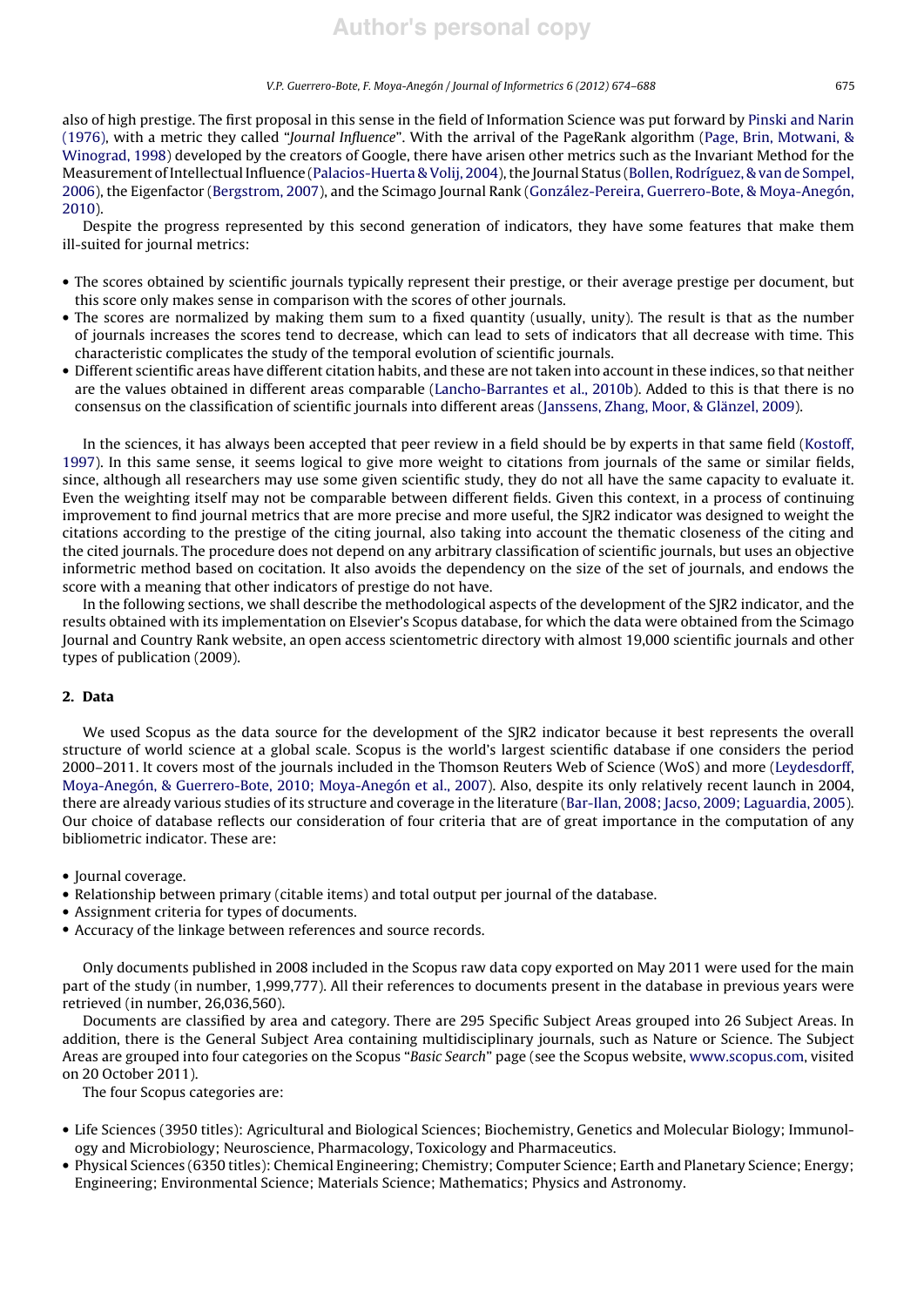#### 676 V.P. Guerrero-Bote, F. Moya-Anegón / Journal of Informetrics *6 (2012) 674–688*

- Social Sciences (5900 titles):Arts and Humanities; Business, Management and Accounting; Decision Sciences; Economics, Econometrics and Finance; Psychology; Social Sciences.
- Health Sciences (6200 titles, including 100% coverage of Medline titles): Medicine; Nursing; Veterinary; Dentistry; Health Professions.

# 3. Method

The SJR2 indicator, as also the SJR indicator (González-Pereira et al., 2010), is computed over a journal citation network in which the nodes represent the active source journals, and the directed links between the nodes, the citation relationships among those journals. The main differences with respect to SJR are:

- The SJR2 prestige of the citing journal is distributed among the cited journals proportionally both to the citations from the former to the latter (in the three-year citation window) and to the cosine (of the angle) between the cocitation profiles of the two journals. With the addition of the cosine here, the intention is that the transfer should be greater the closer the two journals are thematically.
- The transfer of prestige to another journal or to itself is limited to a maximum of 50% of the prestige of the journal source, and a maximum of 10% per citation. This avoids problems similar to link farms with journals with either very few recent references or too specialized.
- The SJR2 prestige of the dangling nodes is distributed among all the journals proportionally to what they receive from the citing journals, which seems more logical than proportionally to the number of citable documents.
- The Prestige SJR2 (PSJR2) is normalized to the proportion of citable documents (articles, reviews, short surveys and conference papers in the three-year window), instead of to the total number of citable documents. With this, one obtain values that do not tend to decrease as new journals are incorporated and that are endowed with meaning.
- Short surveys have been included among the citable documents due to the non-negligible citation received by them.<sup>2</sup>

The SJR2 indicator, as also the SJR, is computed in two phases: the computation of the Prestige SJR2 (PSJR2), a size-dependent measure that reflects the journals' overall prestige; and the normalization of this measure to give a sizeindependent metric, the SJR2 indicator, which can be used to compare journals.

# 3.1. Phase 1

First, each journal is assigned the same initial prestige value 1/N, where N is the number of journals in the database. Then the iterative procedure begins. Each iteration modifies the prestige values for each journal in accordance with three criteria: (1) a minimum prestige value from simply being included in the database; (2) a journal prestige given by the number of documents included in the database; and (3) a citation prestige given by the number, "importance", and "closeness" of the citations received from other journals. The formula used for this calculation is the following:

$$
PSIR2_i = \frac{1}{\left(1-d-e\right)} + e \cdot \frac{\lambda r t_i}{\sum_{j=1}^{N} Ar t_j} + \frac{d}{PSIR2D} \cdot \left[\sum_{j=1}^{N} Coef_{ji} \cdot PSIR2_j\right]
$$

PSJR2<sub>i</sub> is the prestige Scimago Journal Rank 2 of the Journal *i*.  $C_{ji}$  is the references from journal *j* to journal *i*. *d* is the constant: 0.9. e is the constant: 0.0999. N is the number of journals in the database. Art<sub>i</sub> is the number of citable primary documents (articles, reviews, short surveys and conference papers) of journal *j*. Cos<sub>ii</sub> is the cosine between cocitation profiles of journals  $j$  and  $i$  (without components  $i$ ,  $j$ ).

The coefficients:

$$
Coef_{ji} = \frac{(Cos_{ji} \cdot C_{ji})}{\sum_{h=1}^{N} (Cos_{jh} \cdot C_{jh})}
$$

are calculated before beginning the iterations, and are limited to a maximum of 0.5 or 0.1  $C_{ii}$ . Unlike the SJR, in these coefficients the cosine of the cocitation profiles of the journals is introduced.

<sup>2</sup> The types of documents with a significant presence (>1%) in Scopus in the citation window from 2005 to 2007 are: Article (64%) with 1.94 citations per document in 2008, Conference Papers (17%) with 0.49 c/d, Reviews (9%) with 2.47 c/d, Notes (2.45%) with 0.18 c/d, Editorial Material (2.29%) with 0.31 c/d, Letter (2.28%) with 0.36 c/d and Short Surveys (1.67%) with 0.76 c/d.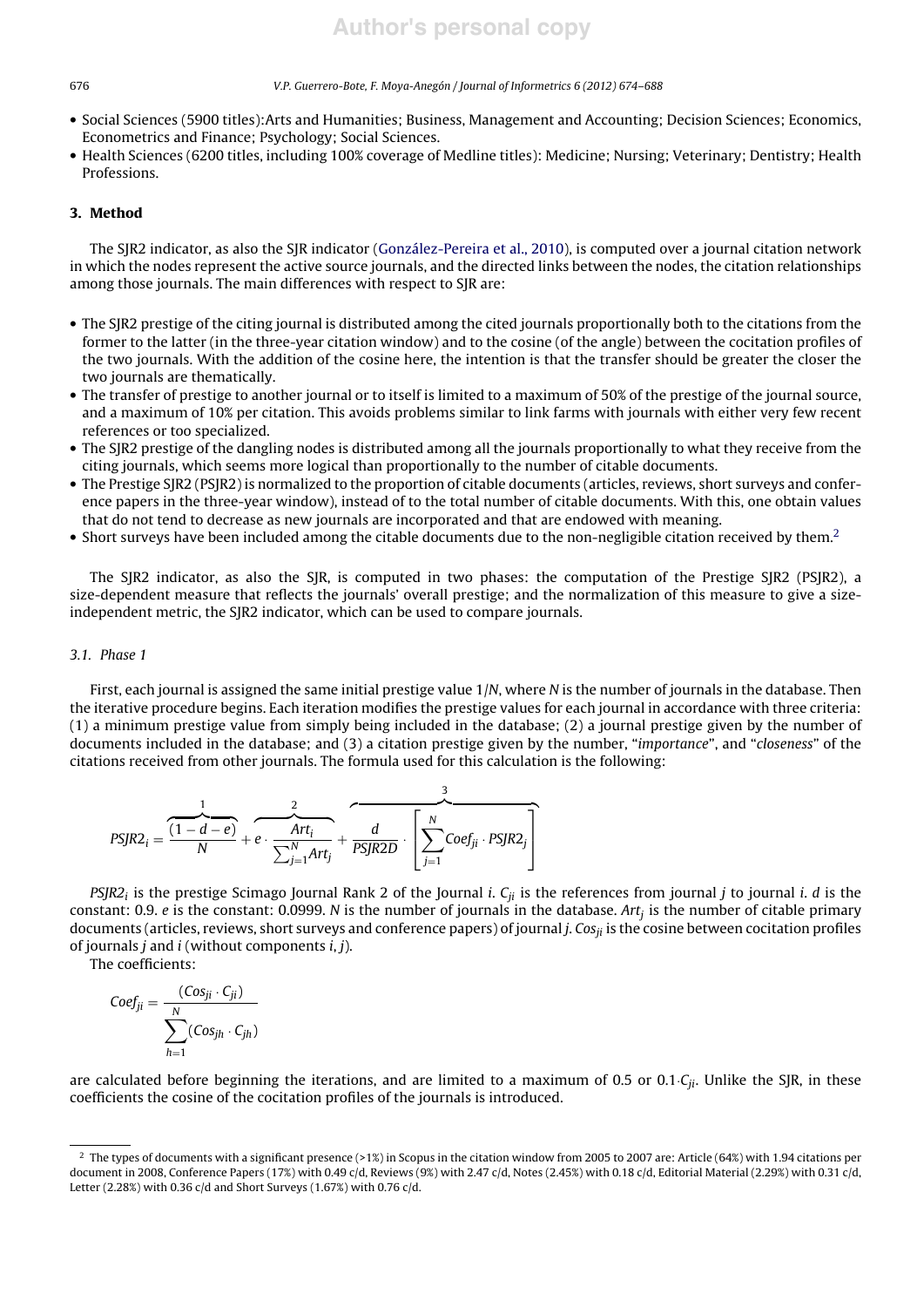The factor:

$$
PSJR2D = \sum_{i=1}^{N} \sum_{j=1}^{N} \frac{(Cos_{ji} \cdot C_{ji})}{\sum_{h=1}^{N} (Cos_{jh} \cdot C_{jh})} \cdot PSJR2j
$$

is calculated at the start of each iteration, and is the total PSJR2 distributed in that iteration (thus, with the PSJR2 of the dangling nodes not being included in the sum). Being the divisor, it provides the distribution of the PSJR2 of the dangling nodes, making the PSJR2 received by each journal grow proportionally until they all sum to unity, which without this factor would not be the case because of those dangling nodes. There was a similar correction factor, CF, in the SJR whose main purpose was to eliminate the difference between the active references used in the numerator of the coefficients and the total references used in the denominator, and which did not distribute the PSJR of dangling nodes.

The formula for the cosine of the cocitation profiles is:

$$
Cos_{ij} = \frac{\sum_{h=1, h \neq i, h \neq j}^{N} Cocit_{ih}Cocit_{hj}}{\sqrt{\sum_{h=1, h \neq i, h \neq j}^{N}(Cocit_{ih})^{2}}\sqrt{\sum_{h=1, h \neq i, h \neq j}^{N}(Cocit_{jh})^{2}}}
$$

Cocit<sub>ii</sub> is the cocitation of journals *j* and *i*.

In which we do not include the cocitations between the two journals as these translate into differences since the selfcocitations of a journal are usually far more frequent than with other journals. For the calculation of the cocitation, only citations made in the year in question to the three-year window are used.

The scientific community accepts that the cocitations of documents (Marshakova, 1973; Small, 1973), authors (White & Mccain, 1998), journals (McCain, 1991), and Subject Areas (Moya-Anegón et al., 2004) are indicators of the relationships among them. Thus, the cocitation between a pair of journals will indicate the relationship between them as a result of their having been used as sources in the same documents. But instead of using only the cocitation, the resolution is finer or more granular if one uses the cosine between the cocitation profiles, i.e., one not so much measures the direct relationship between two journals as the set of journals to which each is related in the sense that similar cocitation profiles will indicate a thematic relationship. We believe that it stands to reason that citations to scientific journals of related disciplines should have greater weight because of their greater capacity to evaluate a study, than citations to journals of very different disciplines. And it is then to be expected that this should have a normalizing effect on the various Subject Areas.

# 3.2. Phase 2

The "Prestige SJR2" (PSJR2) calculated in Phase 1 is a size-dependent metric that reflects the prestige of whole journals. It is not suitable for journal-to-journal comparisons since larger journals will tend to have greater prestige values. These values have the property of always summing to unity, so that they reflect the ratio of prestige that each scientific journal has accumulated. But, one needs to define a measure that is suitable for use in evaluation processes. To that end, the prestige gained by each journal, PSJR2, is divided by the ratio of citable documents that each journal has relative to the total, i.e.,

$$
SJR2_i = \frac{PSJR2_i}{\left(Art_i/\sum_{j=1}^{N}Art_j\right)} = \frac{PSJR2_i}{Art_i} \cdot \sum_{j=1}^{N} Art_j
$$

The ratios of citable documents also have the characteristic of summing to unity. Hence this procedure compares the 'portion of the pie' of prestige that a journal achieves with the portion of citable documents that it includes. A value of unity means that the prestige per document is the mean. A value of 0.8 is interpreted as 20% less prestige having been achieved than the mean, and a value of 1.3 corresponds to 30% more prestige than the mean. Logically, an SJR2 value of 20 means that the prestige is 20 times greater than the mean.

Mathematically, it is easy to deduce that the mean of the SJR2 values for a year calculated by weighting by the number of citable documents will always be unity. In the SJR, since the divisor is just the number of articles of the journal, the scores decreased over time as a result of distributing a given measure of prestige among a growing number of journals. This was the contrary of the case with the JIF which grew as a result of the incorporation of ever more citations when further journals were incorporated.

Scopus distributes both the SJR and the SNIP (Source Impact Normalized per Paper) indicators. SNIP:

"It measures a journal's contextual citation impact, taking into account characteristics of its properly defined subject field, especially the frequency at which authors cite other papers in their reference lists, the rapidity of maturing of citation impact, and the extent to which a database used for the assessment covers the field's literature" (Moed, 2010).

There is great variation from some subject fields to others in the database citation potential (number of references per document to the database and in the time period considered). To a large extent, this is the cause of the variation in citation impact from one subject field to another. One therefore normalizes the aforementioned citation impact, dividing it by the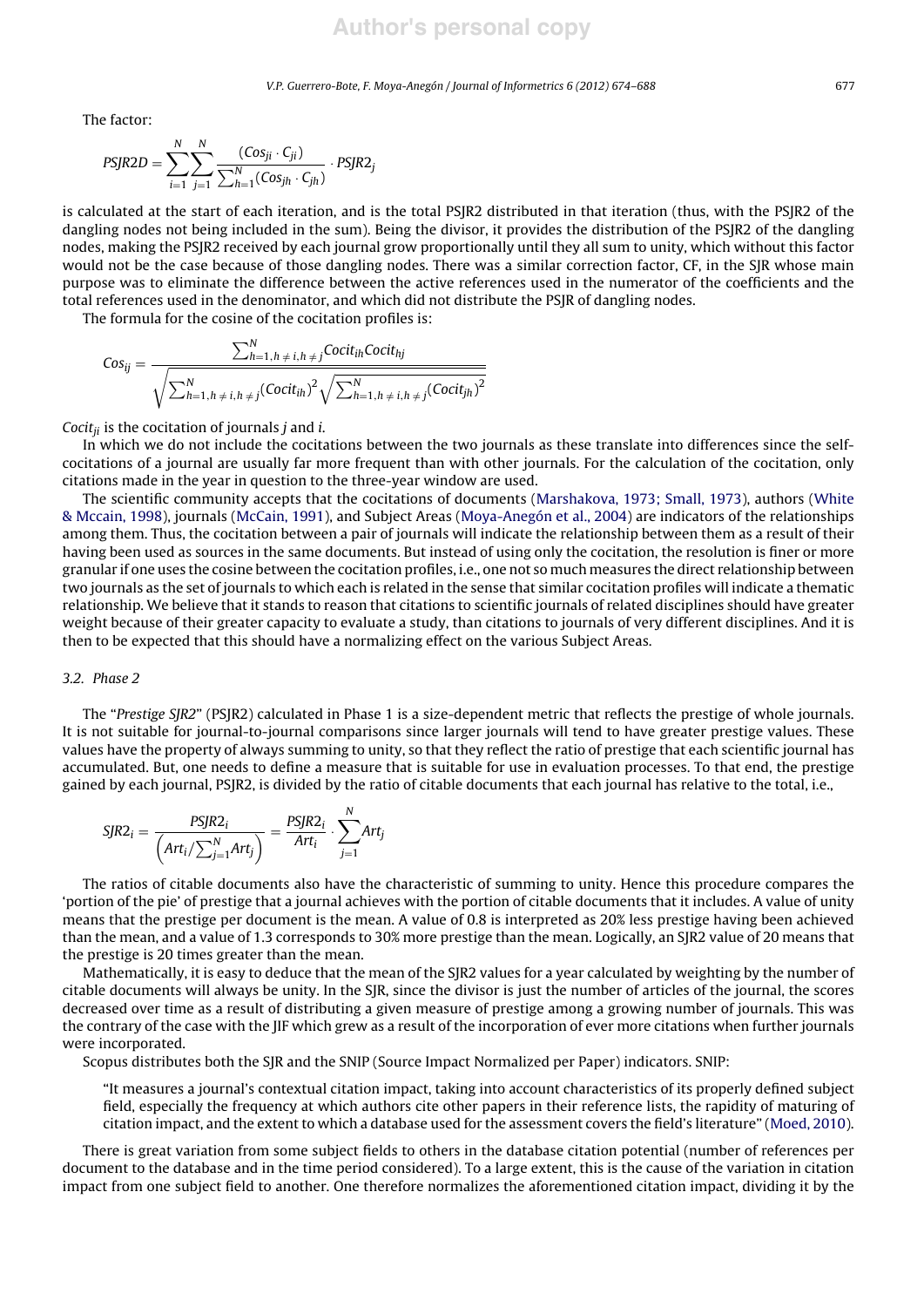### 678 V.P. Guerrero-Bote, F. Moya-Anegón / Journal of Informetrics *6 (2012) 674–688*

## Table 1

Methodological differences between the SJR2 indicator, SJR indicator, Article Influence, Influence Weight, SNIP and Impact Factor.

|                                         | SIR2                                                                                               | <b>SJR</b>                                                                        | Article<br>Influence                                                               | Influence<br>Weight                                                                | <b>SNIP</b> | <b>Impact Factor</b> |
|-----------------------------------------|----------------------------------------------------------------------------------------------------|-----------------------------------------------------------------------------------|------------------------------------------------------------------------------------|------------------------------------------------------------------------------------|-------------|----------------------|
| General differences                     |                                                                                                    |                                                                                   |                                                                                    |                                                                                    |             |                      |
| Source database                         | Scopus                                                                                             | Scopus                                                                            | Web of Science                                                                     | N.A.                                                                               | Scopus      | Web of Science       |
| Citation time frame                     | 3 years                                                                                            | 3 years                                                                           | 5 years                                                                            | N.A.                                                                               | 3 years     | 2 years              |
| Journal self-citation                   | Limited                                                                                            | Limited                                                                           | Excluded                                                                           | Included                                                                           | Included    | Included             |
| Citation value                          | Weighted                                                                                           | Weighted                                                                          | Weighted                                                                           | Weighted                                                                           | Unweighted  | Unweighted           |
| Size normalization                      | Citable                                                                                            | Citable                                                                           | Citable                                                                            | Documents                                                                          | Citable     | Citable              |
|                                         | document rate                                                                                      | documents                                                                         | documents                                                                          |                                                                                    | documents   | documents            |
| Specific Influence Measures differences |                                                                                                    |                                                                                   |                                                                                    |                                                                                    |             |                      |
| Connection normalization                | Normalized by<br>the cosine<br>weighted sum<br>of active<br>references in<br>the citing<br>journal | Normalized by<br>the total<br>number of<br>references in<br>the citing<br>journal | Normalized by<br>the number of<br>active<br>references in<br>the citing<br>journal | Normalized by<br>the number of<br>active<br>references in<br>the citing<br>journal | N.A.        | N.A.                 |
| Closeness weight                        | Cosine of<br>cocitation<br>profiles                                                                | N.A.                                                                              | N.A.                                                                               | N.A.                                                                               | N.A.        | N.A.                 |

relative database citation potential (relative DCP) in the journal's subfield (the quotient between the DCP in the journal's subfield and the DCP of the database's median journal). Furthermore, to be classification free, the subject field used for each journal is the set of documents that cite its papers.

The SNIP indicator will also be used as a comparison point of the subject field normalization.

We have also constructed an ad hoc JIF(3y) with a 3-year citation window for comparison, so that any differences observed between the indicator values would be a consequence ofthe computation method and not ofthe time frame, citation window, etc.

Table 1 presents the main methodological differences with other indicators – the SNIP (Moed, 2010) and the JIF – and with other second generation prestige indicators – the Influence Weight (Pinski & Narin, 1976), Article Influence (Bergstrom, 2007), and the SJR itself (González-Pereira et al., 2010).

# 4. Statistical characterization

As in González-Pereira et al. (2010), in this section we shall present a statistical characterization of the SJR2 indicator in order to contrast its capacity to depict what could be termed "average prestige" with journals' citedness per document and the SNIP indicator. The study was performed for the year 2008 since its data can be considered stable. The data were downloaded from the Scimago Journal and Country Rank database (http://www.scimagojr.com) on 20 October 2011. It needs to be noted that while, due to the periodic SJR updates which include retrospective data, the data of the present study may not coincide exactly with those given on the portal, they will basically be the same.

Fig. 1 shows a superposition of the overall SJR2, JIF(3y), and SNIP indicator values vs rank distributions. In order for them to be comparable, the values of the three indicators are normalized by dividing them by the corresponding maximum value. They all have a behaviour close to a logarithmic law which would be represented on this semi-log plot by a descending, although steeper, straight line. Contrary to the case with the  $\text{SIR}^3$  SJR2 is now the indicator which has the most gradual fall, less steep even than the SNIP, with the  $IIF(3y)$  showing the sharpest decline. This indicates that the prestige is less concentrated than the Citation, i.e., that there are fewer "prestigious" journals than highly cited ones. The three metrics are strongly correlated. Relative to  $S$ JR,<sup>4</sup> the SJR2 index has higher correlations with JIF(3y) and SNIP. There are also strong correlations with SNIP which are comparable to those between SNIP and JIF(3y). Table 2 gives details of these statistics, both overall and by Subject Area and Specific Subject Area.

Figs. 2 and 3 are scatter-plots of the same distributions as shown in Fig. 1. They show all the journals for which the SNIP and SJR indicators are currently estimated, but they also mark as highlighted two Subject Areas of very different behaviour in terms of the traffic of citations. In the first (Fig. 2), which shows SJR2 vs JIF(3y), one observes the normalizing effect that SJR2

<sup>&</sup>lt;sup>3</sup> With this set of data, SJR has also a somewhat steeper fall-off. The logarithmic approximation of the curve is y =  $-0.017\ln(x) + 0.1535$  (i.e., smaller slope and closer to the x-axis) and its  $R^2$  = 0.4345.

 $^4$  With this set of data, the overall correlations between the SJR and the SJR2 were 0.794 (Pearson) and 0.863 (Spearman), between the SJR and the JIF(3y) 0.816 (Pearson) and 0.930 (Spearman), and between the SJR and the SNIP 0.454 (Pearson) and 0.731 (Spearman). With this set of data, the mean correlations for Subject Areas between the SJR and the SJR2 were 0.781 (Pearson) and 0.916 (Spearman), between the SJR and the JIF(3y) 0.821 (Pearson) and 0.943 (Spearman), and between the SJR and the SNIP 0.630 (Pearson) and 0.827 (Spearman). With this set of data, the mean correlations for Specific Subject Areas between the SJR and the SJR2 were 0.795 (Pearson) and 0.910 (Spearman), between the SJR and the JIF(3y) 0.815 (Pearson) and 0.917 (Spearman), and between the SJR and the SNIP 0.656 (Pearson) and 0.810 (Spearman).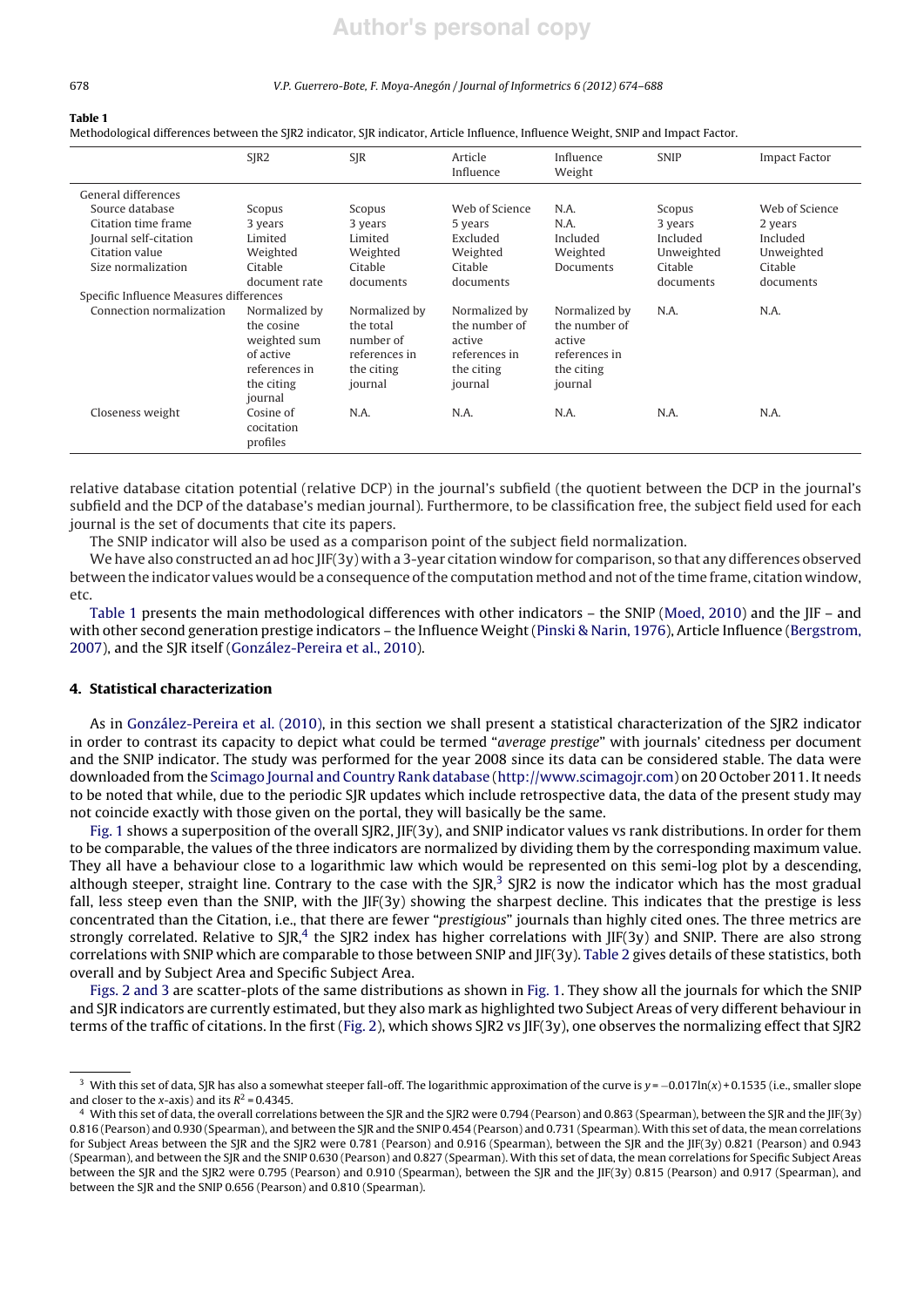### V.P. Guerrero-Bote, F. Moya-Anegón / Journal of Informetrics *6 (2012) 674–688* 679



Fig. 1. Superposition of the SJR2, SNIP, and JIF(3y) indicator values vs rank distributions (normalized by their respective maxima).

has on the different citation habits. The journals of the area "1300 – Biochemistry, Genetics and Molecular Biology" lie above those corresponding to "2000 – Economics, Econometrics and Finance" as a result of having higher JIF(3y) values. Indeed, one of the journals of the latter Subject Area with a modest impact of 6.29 obtains an outstanding SJR2 of 16.87.

Fig. 3 shows the case to be the inverse with the SNIP, with the journal of "2000 – Economics, Econometrics and Finance" having SNIP values greater than those of "1300 – Biochemistry, Genetics and Molecular Biology". This is perhaps because of an over-normalization of this indicator as a result of the computation being carried out solely by numerical comparison with citing journals.

This is seen numerically in Table 3 which lists the calculated citation rates in the different Subject Areas with respect to the cumulative total for each indicator, weighted by the number of citable documents of each journal. In the case of SJR2, this is the Prestige SJR2 (PSJR2). These values are divided by the ratio of citable documents of each Subject Area. Thus a situation of complete equalization should yield unity for each Subject Area.

As expected, the values that most deviate from unity are those of the "General" Subject Area. But it must be borne in mind that this is a special Subject Area which includes multidisciplinary journals that publish work from practically any discipline, and, as one observes, accumulate a Citation close to four times unity. One also observes that the journals of this Subject Area obtain a somewhat higher PSJR2, indicating that their citations come from prestigious journals. The SNIP indicator is the one that least deviates from unity in this Subject Area.

Here one observes that "1300 – Biochemistry, Genetics and Molecular Biology" accumulates a greater Citation (1.8) than Prestige SJR2 (1.68) or SNIP (1.18), while "2000 – Economics, Econometrics and Finance" presents the opposite behaviour.

Table 4 summarizes the average squared deviations from unity for Subject Areas and for Specific Subject Areas. In neither case was the Subject Area "1000 – General" taken into account because of its aforementioned special nature. One observes in this table that the greatest deviation from unity corresponds to JIF(3y). In the case of the Subject Areas, the most equalized

#### Table 2

Overall correlations of the SJR2, JIF(3y), and SNIP indicators, and mean correlations by Subject Area and Specific Subject Area.

| Global                       | SIR2/JIF(3y)                         |       | SJR2/SNIP |       | SNIP/IF(3y) |           |  |  |
|------------------------------|--------------------------------------|-------|-----------|-------|-------------|-----------|--|--|
| Pearson                      | 0.882                                |       | 0.775     |       | 0.771       |           |  |  |
| Spearman                     | 0.944                                |       | 0.906     |       | 0.888       |           |  |  |
|                              | SIR2/JIF(3y)<br><b>SD</b><br>Average |       | SJR2/SNIP |       | SNIP/IF(3y) |           |  |  |
|                              |                                      |       | Average   | SD    | Average     | <b>SD</b> |  |  |
| Subject Areas (27)           |                                      |       |           |       |             |           |  |  |
| Pearson                      | 0.910                                | 0.072 | 0.868     | 0.105 | 0.912       | 0.064     |  |  |
| Spearman                     | 0.944                                | 0.039 | 0.910     | 0.052 | 0.924       | 0.026     |  |  |
| Specific Subject Areas (295) |                                      |       |           |       |             |           |  |  |
| Pearson                      | 0.873                                | 0.241 | 0.842     | 0.213 | 0.872       | 0.208     |  |  |
| Spearman                     | 0.917                                | 0.179 | 0.882     | 0.144 | 0.906       | 0.132     |  |  |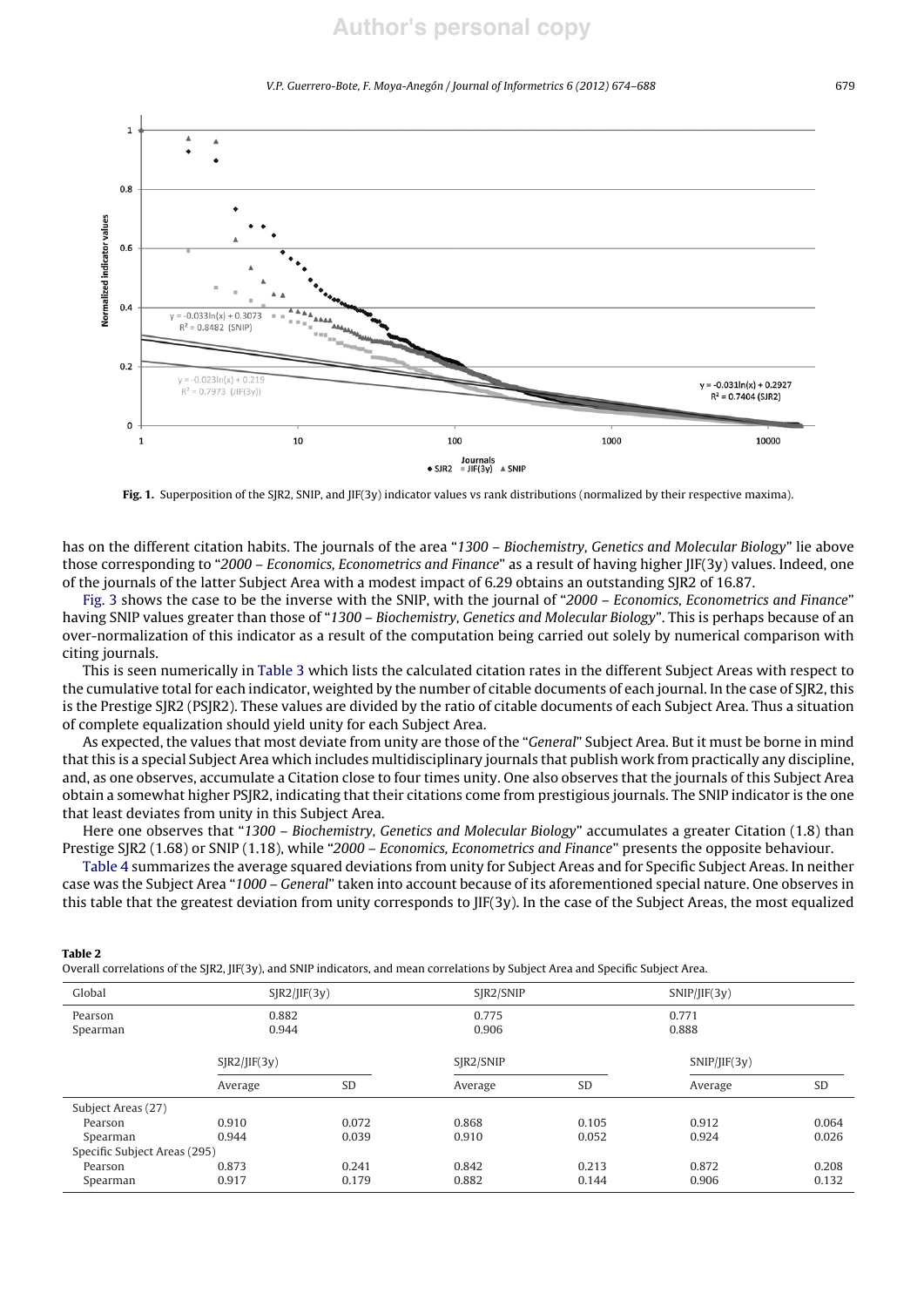

Fig. 2. Scatterplot of JIF(3y) vs the SJR indicator. The Biochemistry, Genetics and Molecular Biology, and Economics, Econometrics and Finance Subject Areas are highlighted.



Fig. 3. Scatterplot of SNIP vs the SJR2 indicator. The Biochemistry, Genetics and Molecular Biology, and Economics, Econometrics and Finance Subject Areas are highlighted.

result is obtained by SNIP followed closely by SJR2, while for the Specific Subject Areas although SNIP also has the most equalized normalization, SJR2 is still closer.5

By way of a case study, Table 5 lists the data for two journals with different values. These are two journals of the Subject Area "1500 – Computer Science". They both have a high  $IIF(3y)$  in this Subject Area, although the value for the first of them is more than twice that of the second. With the SNIP normalization, both obtain higher values (than JIF(3y)), but now there is

<sup>5</sup> The average squared deviations from unity of the SJR for Subject Areas and for Specific Subject Areas were greater than those shown: 0.584 and 0.762, respectively.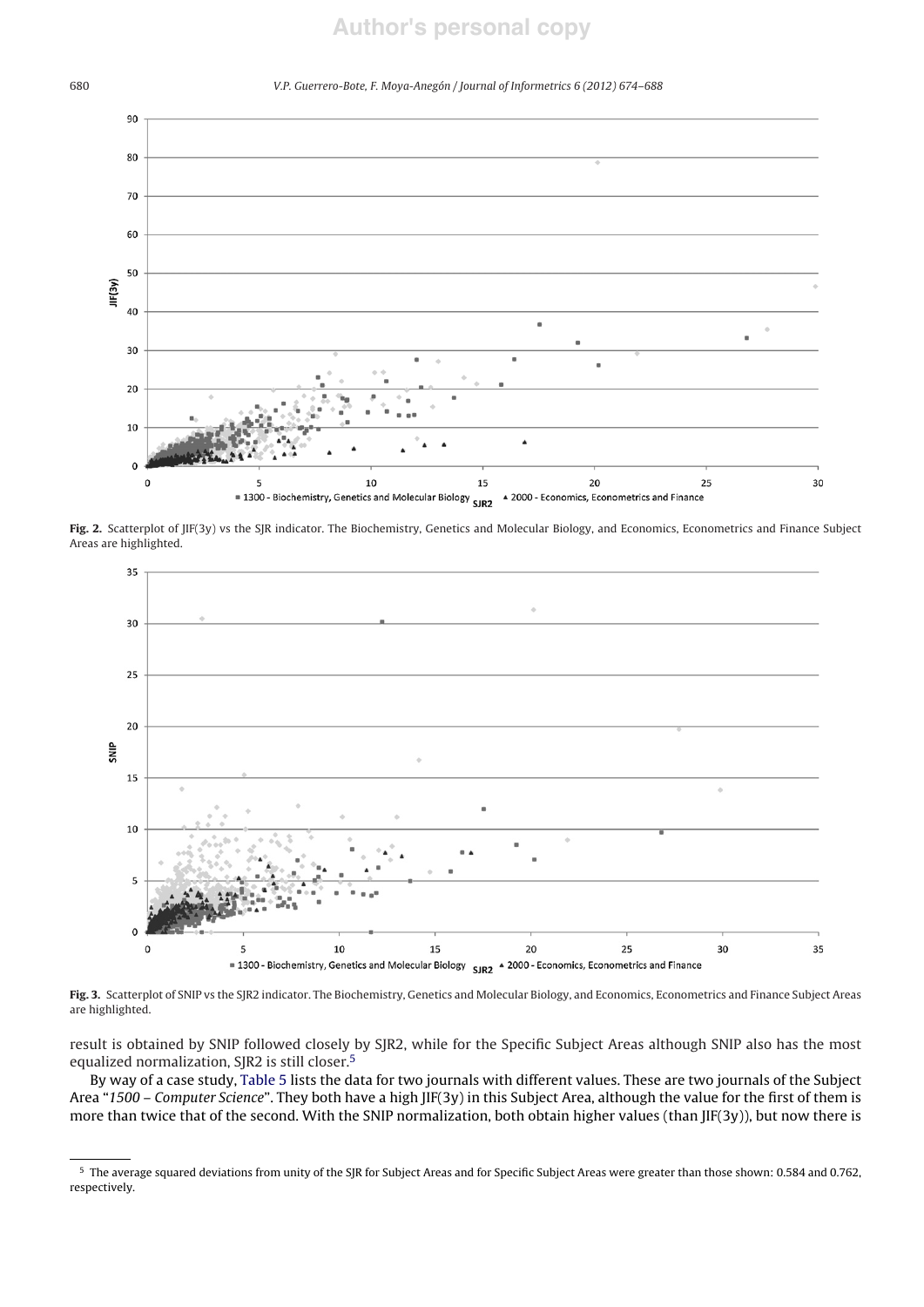## V.P. Guerrero-Bote, F. Moya-Anegón / Journal of Informetrics *6 (2012) 674–688* 681

# Table 3

Subject Area distribution of the citation rates of the SJR2, JIF(3y), and SNIP indicators.

| Area                                         | SJR <sub>2</sub> | JIF(3y) | <b>SNIP</b> |
|----------------------------------------------|------------------|---------|-------------|
| General                                      | 4.133            | 4.367   | 2.978       |
| Agricultural and Biological Sciences         | 0.897            | 0.940   | 0.981       |
| <b>Arts and Humanities</b>                   | 0.230            | 0.130   | 0.344       |
| Biochemistry, Genetics and Molecular Biology | 1.683            | 1.855   | 1.184       |
| Business, Management and Accounting          | 0.740            | 0.491   | 0.923       |
| Chemical Engineering                         | 0.712            | 0.802   | 0.875       |
| Chemistry                                    | 1.195            | 1.369   | 1.116       |
| Computer Science                             | 0.805            | 0.606   | 1.446       |
| <b>Decision Sciences</b>                     | 1.139            | 0.698   | 1.690       |
| Earth and Planetary Sciences                 | 1.166            | 0.976   | 1.192       |
| Economics, Econometrics and Finance          | 1.220            | 0.573   | 1.283       |
| Energy                                       | 0.588            | 0.554   | 0.878       |
| Engineering                                  | 0.641            | 0.516   | 1.067       |
| <b>Environmental Science</b>                 | 0.986            | 1.029   | 1.112       |
| Immunology and Microbiology                  | 1.561            | 1.810   | 1.241       |
| Materials Science                            | 0.817            | 0.788   | 0.917       |
| Mathematics                                  | 0.837            | 0.494   | 1.003       |
| Medicine                                     | 0.875            | 1.126   | 0.844       |
| Neuroscience                                 | 1.955            | 2.106   | 1.357       |
| <b>Nursing</b>                               | 0.637            | 0.761   | 0.674       |
| Pharmacology, Toxicology and Pharmaceutics   | 0.792            | 1.178   | 0.774       |
| Physics and Astronomy                        | 1.146            | 0.942   | 1.151       |
| Psychology                                   | 0.928            | 0.933   | 1.094       |
| Social Sciences                              | 0.519            | 0.389   | 0.711       |
| Veterinary                                   | 0.479            | 0.488   | 0.639       |
| Dentistry                                    | 0.715            | 0.837   | 1.000       |
| <b>Health Professions</b>                    | 0.844            | 1.066   | 1.070       |

### Table 4

Mean squared deviation from unity of the distribution of the rates of the SJR2, JIF(3y), and SNIP, by Subject Area and by Specific Subject Area.

| Average of squared differences to the unity | SIR2  | JIF(3y | <b>SNIP</b> |
|---------------------------------------------|-------|--------|-------------|
| Subject Areas (26)                          | 0.146 | 0.221  | 0.075       |
| Specific Subject Areas (294)                | 0.278 | 0.344  | 0.262       |

# Table 5

Particular case of different values of the indicators for two journals.

| Journal                        | ACM computing surveys | Foundations and trends in<br>communications and<br>information theory |  |  |
|--------------------------------|-----------------------|-----------------------------------------------------------------------|--|--|
| Source record Id               | 23038                 | 4000151805                                                            |  |  |
| SIR2                           | 2.84                  | 12.06                                                                 |  |  |
| JIF(3y)                        | 17.97                 | 7.2                                                                   |  |  |
| <b>SNIP</b>                    | 30.49                 | 7.98                                                                  |  |  |
| SJR                            | 0.2661                | 0.2452                                                                |  |  |
| Citable papers                 | 36                    | 10                                                                    |  |  |
| <b>Total citation</b>          | 647                   | 72                                                                    |  |  |
| SJR2 Considered Citation       | 336                   | 54                                                                    |  |  |
| Average of cosine of citations | 0.13                  | 0.67                                                                  |  |  |
| Average of SJR2 of citations   | 0.92                  | 2.07                                                                  |  |  |
| PSJR2 from citations           | $2.264E - 05$         | $2.741E - 05$                                                         |  |  |
| PSJR <sub>2</sub>              | 2.347E-05             | 2.765E-05                                                             |  |  |
| First contributor              |                       |                                                                       |  |  |
| Citations considered           | 101                   | $\overline{7}$                                                        |  |  |
| Cosine                         | 0.132                 | 0.909                                                                 |  |  |
| $S$ JR2                        | 0.316                 | 6.882                                                                 |  |  |
| PSJR <sub>2</sub>              | 0.0051                | 0.0020                                                                |  |  |
| Contribution                   | $5.904E - 06$         | 1.318E-05                                                             |  |  |
| Papers (2008)                  | 19161                 | 471                                                                   |  |  |
| References (2008)              | 327,712               | 11,988                                                                |  |  |

an enhancement of the difference which now reaches a factor of more than three. However, the order is completely reversed with SJR2, the second now having a value four times that of the first. In the table, one can see what the reasons are for this change. Firstly, the Total Citation which is used to calculate JIF(3y) and SNIP for the first journal is almost twice that considered in SJR2. This is because many of the citations obtained by the first journal come from journals which, although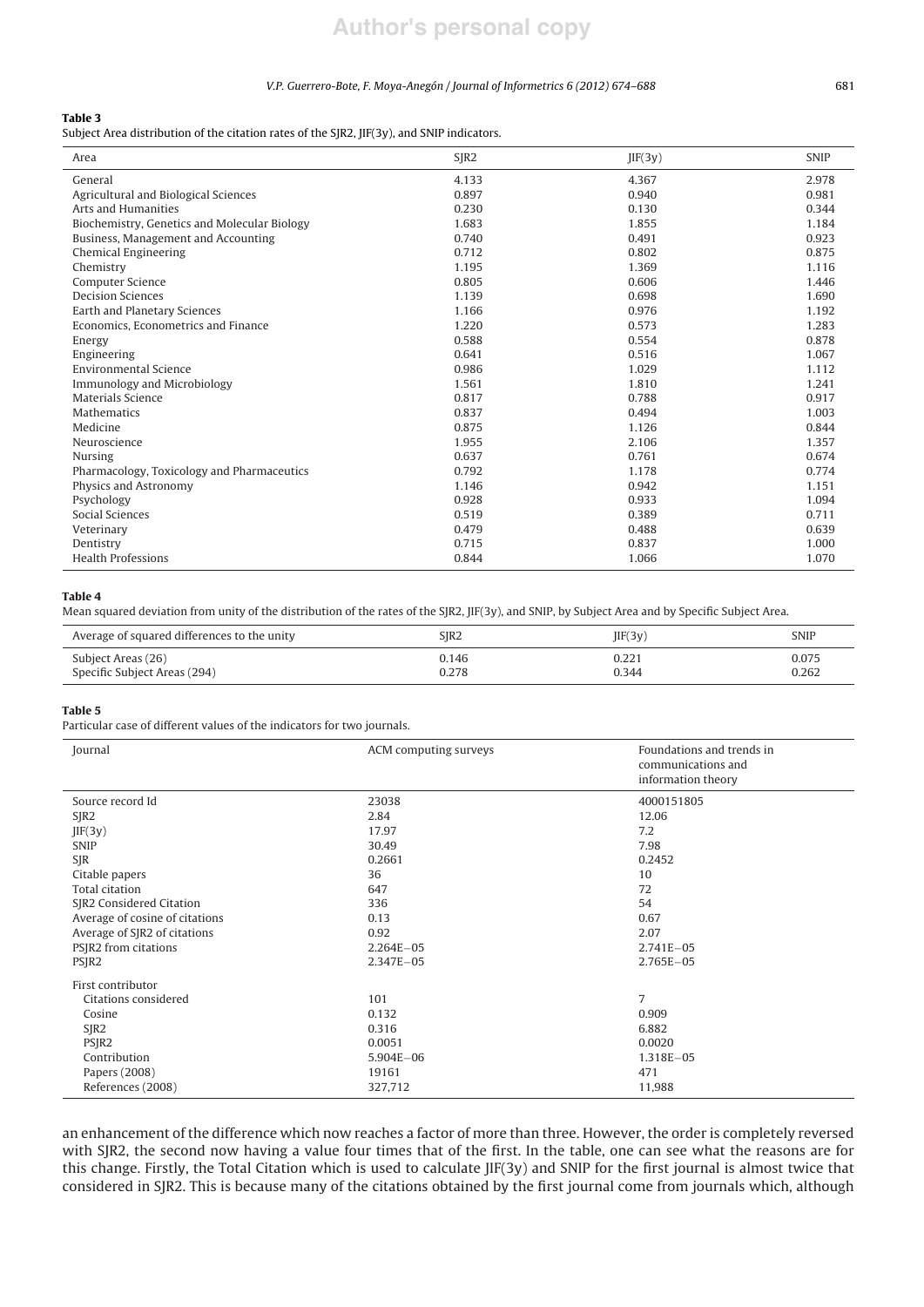### 682 V.P. Guerrero-Bote, F. Moya-Anegón / Journal of Informetrics *6 (2012) 674–688*

## Table 6

Percentage flows of Citation and Prestige SJR2 (with and without cosine effect) received from the same Subject Area or Specific Subject Area.

| Area                                         | Specific Subject Area |                           |                 | Subject Area |                           |                 |
|----------------------------------------------|-----------------------|---------------------------|-----------------|--------------|---------------------------|-----------------|
|                                              | % Citation            | %SJR2 (without<br>cosine) | $\frac{8}{182}$ | % Citation   | %SJR2 (without<br>cosine) | $\frac{8}{182}$ |
| General                                      | 4.95                  | 19.17                     | 30.69           | 4.95         | 19.17                     | 30.69           |
| Agricultural and Biological Sciences         | 40.60                 | 37.04                     | 52.64           | 57.32        | 51.64                     | 63.67           |
| <b>Arts and Humanities</b>                   | 41.75                 | 46.87                     | 61.46           | 48.98        | 55.05                     | 65.57           |
| Biochemistry, Genetics and Molecular Biology | 27.20                 | 30.05                     | 38.51           | 51.98        | 54.78                     | 61.54           |
| Business, Management and Accounting          | 38.37                 | 48.31                     | 63.66           | 60.63        | 63.88                     | 76.24           |
| <b>Chemical Engineering</b>                  | 28.65                 | 29.27                     | 45.05           | 39.28        | 38.34                     | 52.23           |
| Chemistry                                    | 39.77                 | 38.45                     | 53.04           | 67.33        | 63.48                     | 76.13           |
| Computer Science                             | 31.22                 | 37.99                     | 53.71           | 56.61        | 64.85                     | 77.92           |
| <b>Decision Sciences</b>                     | 30.60                 | 41.43                     | 61.17           | 33.11        | 43.52                     | 62.85           |
| Earth and Planetary Sciences                 | 53.41                 | 58.74                     | 67.84           | 74.04        | 77.61                     | 86.93           |
| Economics, Econometrics and Finance          | 49.46                 | 68.58                     | 77.83           | 59.30        | 76.19                     | 84.53           |
| Energy                                       | 30.70                 | 37.20                     | 54.79           | 37.47        | 44.58                     | 60.76           |
| Engineering                                  | 39.09                 | 44.41                     | 59.33           | 53.15        | 58.04                     | 69.51           |
| <b>Environmental Science</b>                 | 34.69                 | 36.22                     | 52.15           | 46.15        | 46.43                     | 61.06           |
| <b>Immunology and Microbiology</b>           | 33.88                 | 37.37                     | 50.18           | 43.94        | 46.07                     | 58.69           |
| Materials Science                            | 32.73                 | 32.23                     | 45.90           | 53.02        | 50.29                     | 62.41           |
| <b>Mathematics</b>                           | 39.15                 | 46.29                     | 61.24           | 52.89        | 64.28                     | 73.92           |
| Medicine                                     | 32.66                 | 33.37                     | 49.76           | 70.56        | 67.91                     | 74.78           |
| Neuroscience                                 | 25.68                 | 30.92                     | 41.72           | 39.57        | 42.95                     | 54.58           |
| Nursing                                      | 17.45                 | 18.53                     | 31.12           | 23.20        | 21.96                     | 34.73           |
| Pharmacology, Toxicology and Pharmaceutics   | 23.74                 | 20.25                     | 33.21           | 32.64        | 26.61                     | 39.29           |
| Physics and Astronomy                        | 39.74                 | 42.58                     | 55.79           | 62.88        | 66.08                     | 75.90           |
| Psychology                                   | 27.82                 | 31.36                     | 44.06           | 42.42        | 45.66                     | 57.75           |
| Social Sciences                              | 32.69                 | 38.61                     | 58.32           | 50.21        | 56.33                     | 69.84           |
| Veterinary                                   | 38.66                 | 36.69                     | 59.03           | 52.58        | 48.77                     | 72.00           |
| Dentistry                                    | 63.10                 | 64.79                     | 85.91           | 65.39        | 65.39                     | 86.54           |
| <b>Health Professions</b>                    | 17.79                 | 22.33                     | 39.77           | 18.69        | 23.05                     | 40.31           |

they are included in Scopus, for different reasons are not included in the calculation of SJR. Secondly, the average cosine of the cocitation profiles of the source journals of the citations received by the second journal is five times that of the first journal. And thirdly, the average SJR2 of the source journals of the citations received by the second journal is more than double the first. Altogether, this leads to the Prestige SJR2 received from citations and the total Prestige SJR2 being some 20% higher in the second journal, while the number of citable documents is almost four times greater in the first journal.

The same table presents the data for the greatest contributor for each of the two journals. For the first journal, 101 citations are from a journal that has a considerable PSJR2, but a very low cosine value, and many references among which its PSJR2 is distributed, being a journal with 19,161 documents in 2008. For the second journal, there are only 7 citations from a journal with less than half the value of PSJR2, but a cosine of 0.9 and far fewer references among which to distribute its PSJR2 since it published only 471 documents in 2008. This leads to the second journal's greatest contribution being more than twice that of the first journal.

As mentioned above, the effect desired with the cosine between cocitation profiles is to give greater weight to the prestige from thematically related journals. This means that greater value will be given to the Citation from the same Subject Area or Specific Subject Area. This can be seen in Table 6 which lists the citation flow percentages of Prestige SJR2 with and without the cosine effect. One observes in the table how the citation habits of different Subject Areas vary from 17% of the Citation coming from the same Specific Subject Area in "Nursing" to 63% in "Dentistry". One also observes that the SJR2 (even without the cosine) increases the value of the flow percentage from the same Subject Area and Specific Subject Area (except in the area "Agricultural and Biological Sciences", due mainly to the large prestige per citation in the special subject area "General" and to the large ratio of citation in "Economics, Econometrics and Finance"). This increase is greater when the cosine is included.

The increase in the rate of Subject Areas such as Decision Sciences (Table 3) can also be explained as due to the almost doubling of the flow within that Subject Area or its Specific Subject Areas.

The averages of these data are presented in Table 7, which also gives the percentages of self-citation flows and the percentages of outgoing flows. One sees in the table that, despite limiting consideration to self-citations, SJR2 increases the weight of the flow to or from the same journal. The increases are greater when the cosine is included. This was to be expected, since the cosine of a self-cocitation vector is unity, the highest possible value. The same is the case with the flows from the same Subject Area or Specific Subject Area.

To provide a general overview, the flows of Prestige SJR2 between Subject Areas are listed in Table 8 and shown graphically in Fig. 4. If one were to generate the corresponding figure for the Citation, as well as the changes in grey levels of the nodes because the accumulated prestige is different from the accumulated citation, one would see how the thickness of the loops would decrease, while that of the links between classes would increase. This is because, in addition to taking into account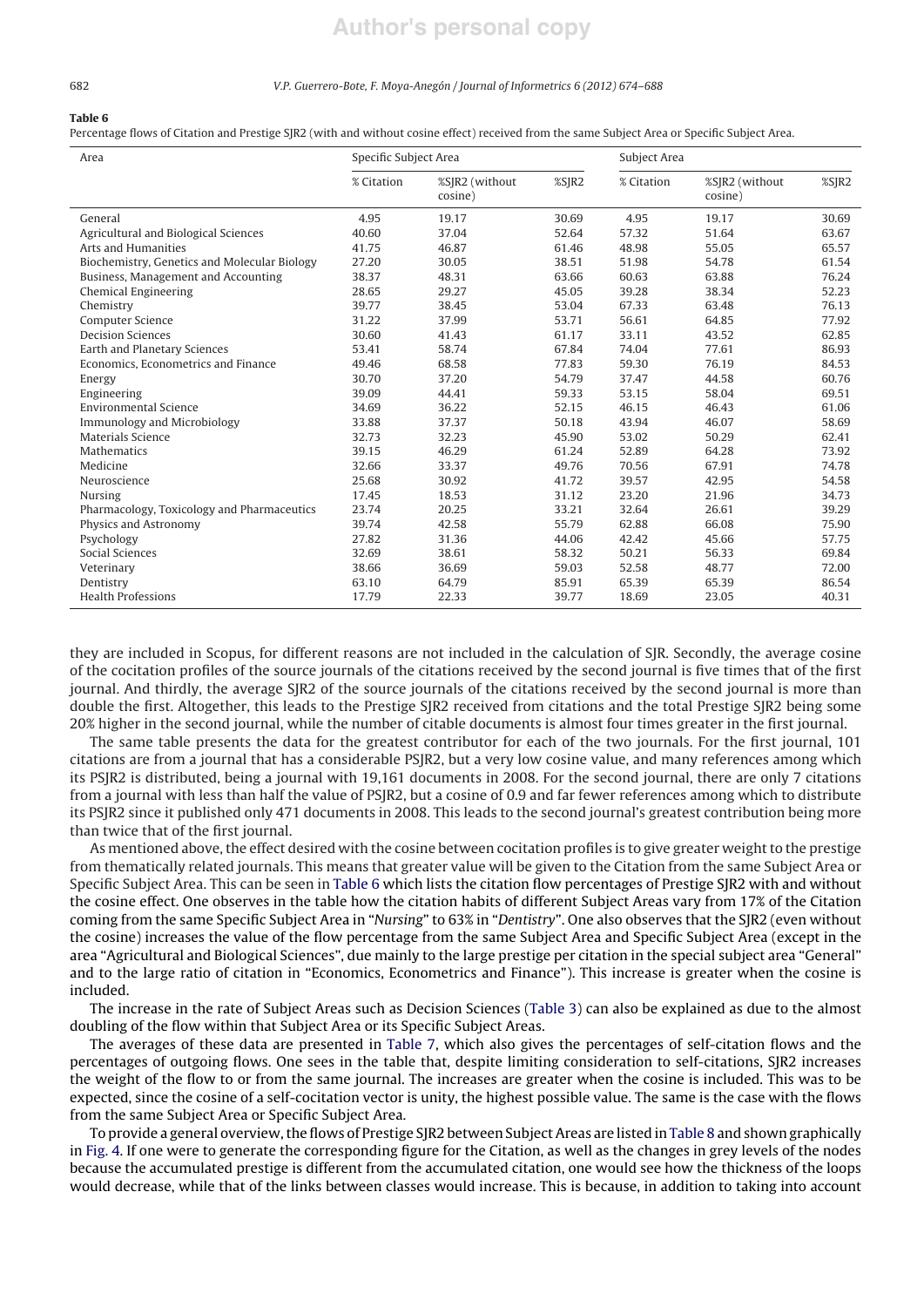## V.P. Guerrero-Bote, F. Moya-Anegón / Journal of Informetrics *6 (2012) 674–688* 683

# Table 7

Averages, weighted by the number of citable documents, of the percentage flows of Citation and Prestige SJR2 (with or without cosine effect) received from or sent to the same journal, Subject Area, or Specific Subject Area, as calculated by Subject Area and by Specific Subject Area.

|          |                       |                                                            | Subject<br>Areas $(27)$ | Specific Subject<br>Areas (295) |
|----------|-----------------------|------------------------------------------------------------|-------------------------|---------------------------------|
|          |                       | Journal Selfreferencing                                    | 10.90                   | 11.05                           |
|          | Self                  | Journal Self PSJR2 (wc) sent                               | 13.27                   | 13.25                           |
|          |                       | Journal Self PSJR2 sent                                    | 23.51                   | 23.97                           |
|          |                       | Referencing inside Specific Subject                        | 32.63                   | 29.10                           |
| Sent     | Specific Subject Area | Area                                                       |                         |                                 |
|          |                       | PSJR2 (wc) sent inside Specific<br>Subject Area            | 35.88                   | 31.40                           |
|          |                       | PSJR2 sent inside Specific Subject<br>Area                 | 49.63                   | 44.83                           |
|          |                       | Referencing in Subject Area                                | 53.45                   | 55.56                           |
|          | Subject Area          | PSJR2 (wc) sent inside Subject Area                        | 55.99                   | 57.13                           |
|          |                       | PSJR2 sent inside Subject Area                             | 65.99                   | 66.99                           |
|          |                       | Journal Selfcitation                                       | 11.65                   | 12.08                           |
|          | Self                  | Journal Self PSJR2 (wc) received                           | 13.87                   | 14.13                           |
|          |                       | Journal Self PSJR2 received                                | 24.64                   | 25.77                           |
|          |                       | Citation from the same Specific                            | 34.72                   | 31.00                           |
| Received | Specific Subject Area | Subject Area                                               |                         |                                 |
|          |                       | PSJR2 (wc) received from the same<br>Specific Subject Area | 37.29                   | 33.12                           |
|          |                       | PSJR2 received from the same                               | 51.69                   | 47.44                           |
|          |                       | Specific Subject Area                                      |                         |                                 |
|          |                       | Citation from the same Subject                             | 56.66                   | 58.56                           |
|          | Subject Area          | Area                                                       |                         |                                 |
|          |                       | PSJR2 (wc) received from the same<br>Subject Area          | 57.98                   | 59.69                           |
|          |                       | PSJR2 received from the same<br>Subject Area               | 68.50                   | 70.18                           |



Fig. 4. Network formed by the Prestige SJR2 transferred between Subject Areas. The width of each node is proportional to the number of documents, the height to the citations received, and the grey scale to the accumulated Prestige SJR2. The thickness of the links is proportional to the Prestige SJR2 transferred.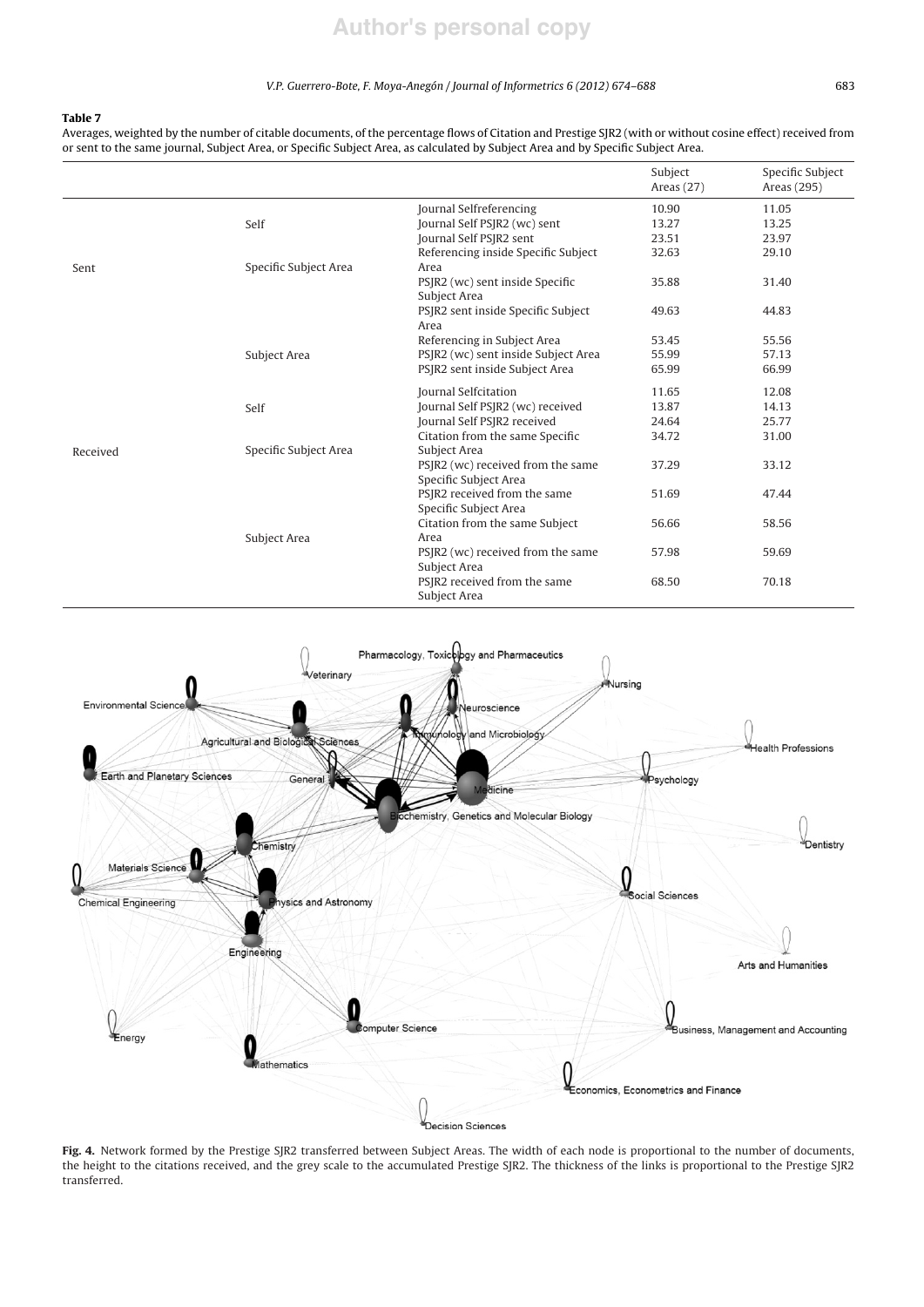**Table 8**<br>Flow of prestige SJR2 between the different Subject Areas.

| ັ                                                     |           |                                               |                        |                                                       |                                                |                         |           |                              |           |                                    |                                                |           |             |                          |
|-------------------------------------------------------|-----------|-----------------------------------------------|------------------------|-------------------------------------------------------|------------------------------------------------|-------------------------|-----------|------------------------------|-----------|------------------------------------|------------------------------------------------|-----------|-------------|--------------------------|
|                                                       | General   | Agricultural<br>and<br>Biological<br>Sciences | Arts and<br>Humanities | Biochemistry.<br>Genetics and<br>Molecular<br>Biology | Business.<br>Manage-<br>ment and<br>Accounting | Chemical<br>Engineering | Chemistry | Computer Decision<br>Science | Sciences  | Earth and<br>Planetary<br>Sciences | Economics,<br>Economet-<br>rics and<br>Finance | Energy    | Engineering | Environmental<br>Science |
| General                                               | 0.0119    | 0.0029                                        | $1E-05$                | 0.0142                                                | $1E-05$                                        | 0.0001                  | 0.0007    | 0.0002                       | $6E-06$   | 0.0008                             | $2E - 05$                                      | $2E-05$   | 0.0004      | 0.0006                   |
| Agricultural and<br>Biological<br>Sciences            | 0.0029    | 0.0433                                        | $5E-05$                | 0.0063                                                | $3E-05$                                        | 0.0002                  | 0.0006    | 0.0002                       | $1E-05$   | 0.001                              | $6E-05$                                        | $7E-05$   | 0.0002      | 0.0032                   |
| Arts and<br>Humanities                                | $3E-05$   | $7E-05$                                       | 0.0018                 | $4E-05$                                               | $1E-05$                                        | $1E-06$                 | $1E-05$   | $5E-05$                      | $1E-06$   | $3E-05$                            | $3E-05$                                        | $6E-07$   | $3E - 05$   | $2E-05$                  |
| Biochemistry,<br>Genetics and<br>Molecular<br>Biology | 0.0153    | 0.0054                                        | $2E-05$                | 0.1286                                                | $1E-05$                                        | 0.0004                  | 0.0024    | 0.0001                       | $2E-05$   | $6E-05$                            | $5E-06$                                        | $3E - 05$ | 0.0004      | 0.0007                   |
| Business,<br>Management<br>and<br>Accounting          | $2E - 05$ | $4E-05$                                       | $1E-05$                | $3E-05$                                               | 0.0096                                         | $2E-05$                 | $6E-06$   | 0.0003                       | 0.0001    | $2E-05$                            | 0.0004                                         | $2E-05$   | 0.0002      | $5E-05$                  |
| Chemical<br>Engineering                               | 0.0002    | 0.0003                                        | $1E-06$                | 0.0005                                                | $7E-06$                                        | 0.0125                  | 0.0016    | $8E-05$                      | $6E-06$   | 0.0002                             | $5E-06$                                        | 0.0002    | 0.0007      | 0.0004                   |
| Chemistry                                             | 0.001     | 0.0005                                        | $1E-05$                | 0.0032                                                | $1E-06$                                        | 0.0013                  | 0.0702    | $9E-05$                      | $5E-07$   | 0.0001                             | $7E-08$                                        | 0.0002    | 0.0008      | 0.0005                   |
| Computer<br>Science                                   | 0.0003    | 0.0002                                        | $6E-05$                | 0.0003                                                | 0.0004                                         | $1E-04$                 | 0.0001    | 0.0347                       | 0.0002    | 0.0001                             | $7E-05$                                        | $6E - 05$ | 0.0017      | $6E-05$                  |
| Decision<br>Sciences                                  | $5E-06$   | $1E-05$                                       | $8E - 07$              | $2E-05$                                               | 0.0002                                         | $3E-06$                 | $6E-07$   | 0.0002                       | 0.0037    | $2E-06$                            | 0.0002                                         | $4E-06$   | 0.0001      | $7E-06$                  |
| Earth and<br>Planetary<br>Sciences                    | 0.0008    | 0.0009                                        | $3E-05$                | 0.0001                                                | $1E-05$                                        | 0.0002                  | 0.0002    | $8E-05$                      | $4E-06$   | 0.0419                             | $2E-05$                                        | $8E - 05$ | 0.0004      | 0.0008                   |
| Economics.<br>Econometrics<br>and Finance             | $1E-05$   | $5E-05$                                       | $3E-05$                | $6E-06$                                               | 0.0004                                         | $2E-06$                 | $2E - 07$ | $4E-05$                      | 0.0001    | $1E-05$                            | 0.012                                          | $8E-06$   | $4E-05$     | $7E-05$                  |
| Energy                                                | $2E-05$   | 0.0001                                        | $7E-07$                | $6E-05$                                               | $2E - 05$                                      | 0.0003                  | 0.0003    | $4E-05$                      | $3E-06$   | $9E - 05$                          | $1E-05$                                        | 0.0042    | 0.0005      | 0.0002                   |
| Engineering                                           | 0.0006    | 0.0002                                        | $3E-05$                | 0.0006                                                | 0.0002                                         | 0.0008                  | 0.0011    | 0.0017                       | 0.0002    | 0.0005                             | $7E-05$                                        | 0.0006    | 0.0501      | 0.0002                   |
| Environmental<br>Science                              | 0.0007    | 0.003                                         | $2E-05$                | 0.0009                                                | $5E-05$                                        | 0.0004                  | 0.0006    | $5E-05$                      | $6E-06$   | 0.0008                             | $9E-05$                                        | 0.0002    | 0.0001      | 0.0235                   |
| Immunology<br>and<br>Microbiology                     | 0.0026    | 0.001                                         | $5E-07$                | 0.0067                                                | $9E-06$                                        | $5E-05$                 | 0.0002    | $6E-05$                      | $2E - 07$ | $4E-05$                            | $1E-06$                                        | $6E-06$   | $7E-05$     | 0.0003                   |
| Materials<br>Science                                  | 0.0005    | 0.0001                                        | $3E-06$                | 0.0005                                                | $3E-06$                                        | 0.0012                  | 0.0053    | 0.0002                       | $2E-06$   | 0.0001                             | $1E-06$                                        | 0.0003    | 0.0019      | $9E - 05$                |
| <b>Mathematics</b>                                    | 0.0003    | 0.0001                                        | $3E-05$                | 0.0003                                                | 0.0002                                         | 0.0001                  | 0.0001    | 0.0005                       | 0.0002    | 0.0002                             | 0.0002                                         | $1E-05$   | 0.0006      | $3E - 05$                |
| Medicine                                              | 0.0047    | 0.0021                                        | $9E-05$                | 0.0122                                                | $6E-05$                                        | 0.0001                  | 0.0004    | 0.0002                       | $1E-05$   | $7E-05$                            | $1E-04$                                        | $5E-05$   | 0.0004      | 0.0005                   |
| Neuroscience                                          | 0.0016    | 0.0006                                        | $6E-05$                | 0.0044                                                | $3E-06$                                        | $2E-05$                 | $5E-05$   | $9E-05$                      | $4E-07$   | $2E-06$                            | $7E-06$                                        | $2E - 07$ | $8E - 05$   | $6E-05$                  |
| Nursing                                               | $1E-05$   | 0.0001                                        | $3E-06$                | 0.0007                                                | $7E-06$                                        | $4E-05$                 | 8E-06     | $4E-06$                      | $1E-07$   | $2E-08$                            | $1E-05$                                        | $4E - 07$ | $5E-05$     | $1E-05$                  |
| Pharmacology,<br>Toxicology<br>and Pharma-            | 0.0005    | 0.0005                                        | $8E - 07$              | 0.0034                                                | $3E-06$                                        | 0.0001                  | 0.0005    | $3E-05$                      | $3E-07$   | $3E-05$                            | $6E-06$                                        | $2E-05$   | 0.0002      | 0.0003                   |

and Pharma-ceutics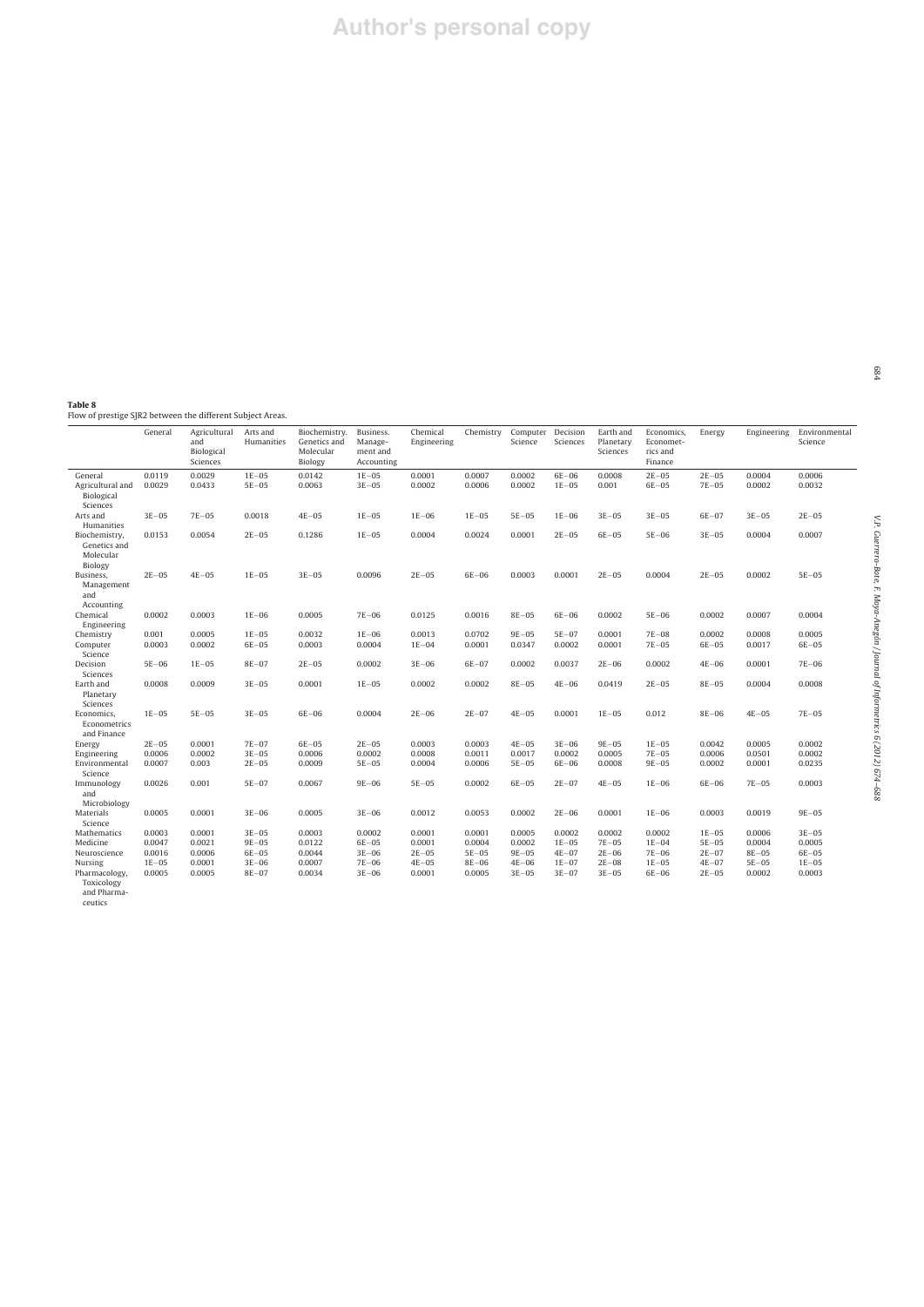Table 8 (Continued )

|                                                                                   | General                                                   | Agricultural<br>and<br>Biological<br>Sciences    | Arts and<br>Humanities                            | Biochemistry.<br>Genetics and<br>Molecular<br>Biology | Business.<br>Manage-<br>ment and<br>Accounting      | Chemical<br>Engineering                             | Chemistry                                           | Computer<br>Science                                | Decision<br><b>Sciences</b>                           | Earth and<br>Planetary<br>Sciences                  | Economics,<br>Economet-<br>rics and<br>Finance       | Energy                                                  | Engineering                                                | Environmental<br>Science                             |
|-----------------------------------------------------------------------------------|-----------------------------------------------------------|--------------------------------------------------|---------------------------------------------------|-------------------------------------------------------|-----------------------------------------------------|-----------------------------------------------------|-----------------------------------------------------|----------------------------------------------------|-------------------------------------------------------|-----------------------------------------------------|------------------------------------------------------|---------------------------------------------------------|------------------------------------------------------------|------------------------------------------------------|
| Physics and<br>Astronomy                                                          | 0.0017                                                    | $9E - 05$                                        | $1E-05$                                           | 0.0006                                                | $3E-06$                                             | 0.0011                                              | 0.0042                                              | 0.0006                                             | $1E-05$                                               | 0.0008                                              | $4E-06$                                              | 0.0003                                                  | 0.0041                                                     | $9E - 05$                                            |
| Psychology<br>Social Sciences<br>Veterinary<br>Dentistry<br>Health<br>Professions | $9E - 05$<br>$8E - 05$<br>$2E - 05$<br>6E-06<br>$1E - 05$ | 0.0001<br>0.0002<br>0.0001<br>$5E-06$<br>$3E-05$ | 0.0002<br>0.0002<br>$7E-08$<br>$6E-08$<br>$2E-05$ | 0.0003<br>0.0001<br>0.0003<br>$9E - 05$<br>0.0002     | 0.0003<br>0.0005<br>$2E - 05$<br>$4E-09$<br>$2E-06$ | $5E-06$<br>$2E-05$<br>$2E-06$<br>$2E-06$<br>$2E-06$ | $2E-06$<br>$3E-05$<br>6E-06<br>$2E - 06$<br>$2E-05$ | $2E-05$<br>0.0002<br>$1E-06$<br>$4E-07$<br>$1E-05$ | $4E-06$<br>$2E-05$<br>$6E-08$<br>$3E-08$<br>$8E - 07$ | $2E-06$<br>$7E-05$<br>$1E-06$<br>$1E-08$<br>$2E-07$ | $4E-05$<br>0.0005<br>$2E - 08$<br>$1E-08$<br>$1E-05$ | $2E-06$<br>$7E-05$<br>$1E - 07$<br>$1E-08$<br>$2E - 05$ | $3E - 05$<br>0.0002<br>$3E - 06$<br>$4E - 05$<br>$3E - 05$ | $1E-05$<br>0.0002<br>$3E - 05$<br>$1E-06$<br>$4E-06$ |
|                                                                                   | Immunology<br>and Micro-<br>biology                       | Materials<br>Science                             | Mathematics                                       | Medicine                                              | Neuroscience                                        | Nursing                                             | Toxicology<br>and Phar-<br>maceutics                | Pharmacology, Physics                              | and<br>Astron-<br>omy                                 | Psychology                                          | Social<br><b>Sciences</b>                            | Veterinary                                              | Dentistry                                                  | Health<br>Professions                                |
| General<br>Agricultural and<br>Biological<br>Sciences                             | 0.0025<br>0.0012                                          | 0.0003<br>0.0001                                 | 0.0002<br>$6E-05$                                 | 0.004<br>0.0023                                       | 0.0017<br>0.0007                                    | $1E-05$<br>0.0002                                   | 0.0004<br>0.0006                                    |                                                    | 0.0014<br>$8E - 05$                                   | $8E-05$<br>0.0001                                   | $5E-05$<br>0.0001                                    | $5E-06$<br>$8E - 05$                                    | $1E-06$<br>$5E-06$                                         | $8E-06$<br>$2E-05$                                   |
| Arts and<br>Humanities                                                            | $3E-06$                                                   | $3E-06$                                          | $2E-05$                                           | 0.0001                                                | $8E - 05$                                           | $3E-06$                                             | $5E - 07$                                           |                                                    | $2E - 05$                                             | 0.0002                                              | 0.0002                                               | $8E - 08$                                               | $4E-08$                                                    | $2E - 05$                                            |
| Biochemistry,<br>Genetics and<br>Molecular<br>Biology                             | 0.0064                                                    | 0.0004                                           | 0.0001                                            | 0.0108                                                | 0.0043                                              | 0.0006                                              | 0.0028                                              |                                                    | 0.0005                                                | 0.0003                                              | $8E-05$                                              | 0.0001                                                  | $6E-05$                                                    | 0.0002                                               |
| Business,<br>Management<br>and<br>Accounting                                      | $2E-05$                                                   | $1E-05$                                          | 0.0001                                            | $8E-05$                                               | $7E-06$                                             | $7E-06$                                             | $7E-06$                                             |                                                    | $6E-06$                                               | 0.0003                                              | 0.0004                                               | $2E - 05$                                               | $7E-08$                                                    | $2E-06$                                              |
| Chemical<br>Engineering                                                           | $7E-05$                                                   | 0.0011                                           | 0.0001                                            | 0.0001                                                | $2E-05$                                             | $3E-05$                                             | 0.0002                                              |                                                    | 0.0011                                                | $8E-06$                                             | $2E-05$                                              | $2E-06$                                                 | $5E-06$                                                    | $4E-06$                                              |
| Chemistry<br>Computer<br>Science                                                  | 0.0003<br>$6E-05$                                         | 0.0044<br>0.0002                                 | 0.0001<br>0.0006                                  | 0.0006<br>0.0003                                      | $8E - 05$<br>0.0001                                 | $1E-05$<br>$7E-06$                                  | 0.0007<br>$4E-05$                                   |                                                    | 0.004<br>0.0008                                       | $2E-06$<br>$4E - 05$                                | $3E-05$<br>0.0002                                    | $4E-06$<br>$6E-07$                                      | $3E-06$<br>$4E-07$                                         | $2E-05$<br>$2E-05$                                   |
| Decision<br>Sciences                                                              | $7E - 07$                                                 | $2E-06$                                          | 0.0002                                            | $2E-05$                                               | $3E-07$                                             | $2E-07$                                             | $2E-07$                                             |                                                    | $2E-05$                                               | $7E-06$                                             | $2E-05$                                              | $9E-08$                                                 | $1E-08$                                                    | $1E-06$                                              |
| Earth and<br>Planetary<br>Sciences                                                | $7E-05$                                                   | 0.0002                                           | 0.0001                                            | $8E-05$                                               | $3E-06$                                             | $1E-07$                                             | $4E-05$                                             |                                                    | 0.0004                                                | $2E-06$                                             | $6E-05$                                              | $1E-06$                                                 | $8E-08$                                                    | $2E - 07$                                            |
| Economics.<br>Econometrics<br>and Finance                                         | $1E-06$                                                   | $8E - 07$                                        | 0.0002                                            | $9E - 05$                                             | $4E-06$                                             | $7E-06$                                             | $3E-06$                                             |                                                    | $4E-06$                                               | $6E-05$                                             | 0.0004                                               | $1E-07$                                                 | $2E - 07$                                                  | 8E-06                                                |
| Energy                                                                            | $2E-05$                                                   | 0.0003                                           | $1E-05$                                           | $7E-05$                                               | $2E - 07$                                           | $4E-08$                                             | $2E-05$                                             |                                                    | 0.0004                                                | $2E-06$                                             | $6E-05$                                              | $7E-08$                                                 | $1E-08$                                                    | $2E-05$                                              |
| Engineering                                                                       | $9E-05$                                                   | 0.0023                                           | 0.0007                                            | 0.0005                                                | 0.0001                                              | $5E-05$                                             | 0.0002                                              |                                                    | 0.0053                                                | $5E-05$                                             | 0.0002                                               | $2E-06$                                                 | $3E-05$                                                    | $5E-05$                                              |
| Environmental<br>Science                                                          | 0.0003                                                    | $1E-04$                                          | $3E-05$                                           | 0.0006                                                | $9E - 05$                                           | $1E-05$                                             | 0.0003                                              |                                                    | 0.0001                                                | $9E-06$                                             | 0.0002                                               | $3E - 05$                                               | $2E-06$                                                    | $6E-06$                                              |
| Immunology<br>and<br>Microbiology                                                 | 0.031                                                     | $2E-05$                                          | $2E-05$                                           | 0.0063                                                | 0.0004                                              | $5E-05$                                             | 0.0004                                              |                                                    | $7E-05$                                               | $7E-06$                                             | $6E-05$                                              | $1E-04$                                                 | $3E - 05$                                                  | $2E-05$                                              |
| Materials<br>Science                                                              | $4E-05$                                                   | 0.0319                                           | 0.0002                                            | 0.0001                                                | $9E-06$                                             | $1E-06$                                             | 0.0003                                              |                                                    | 0.0046                                                | $2E - 07$                                           | $1E-05$                                              | $1E-06$                                                 | $3E-05$                                                    | 7E-06                                                |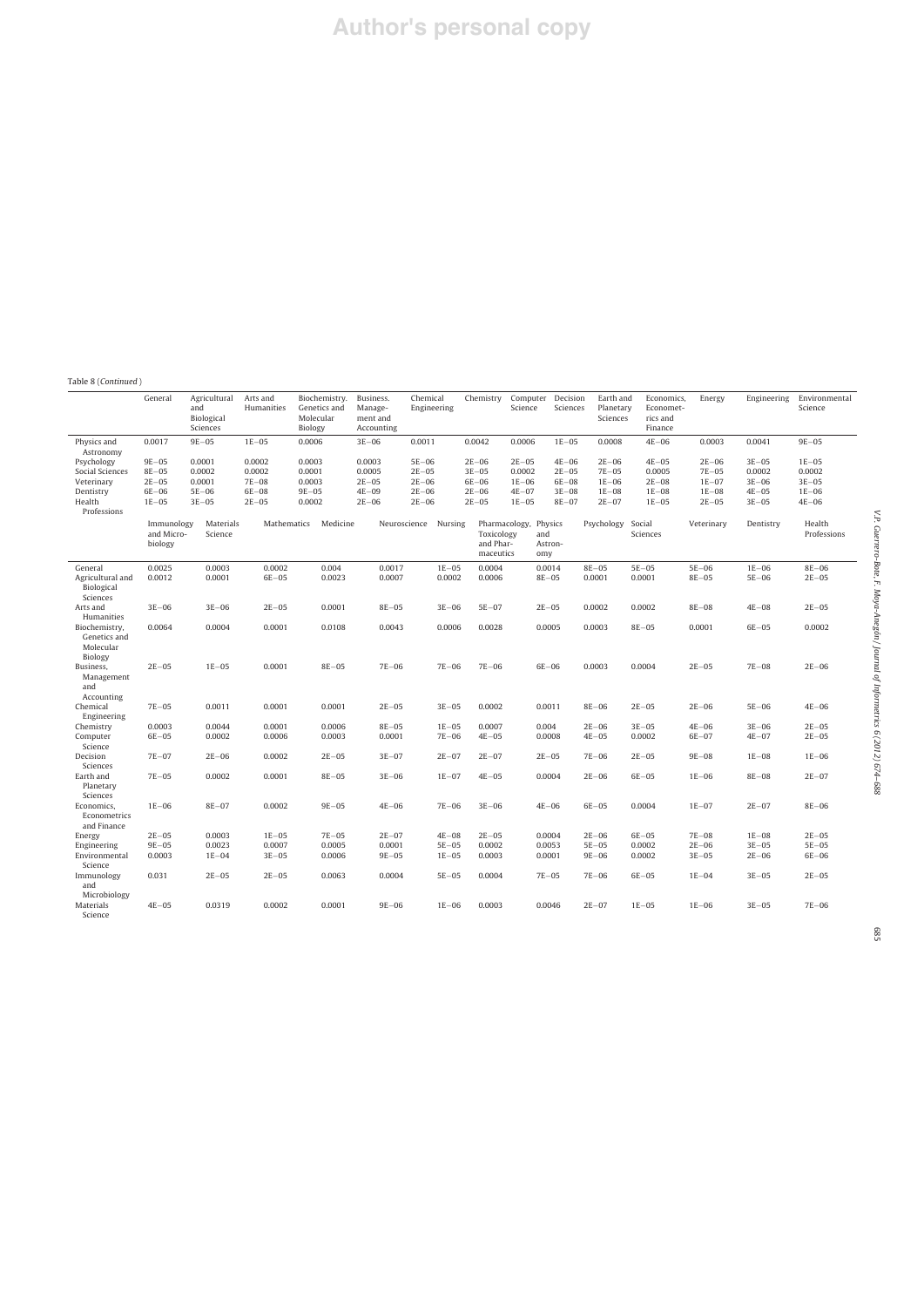| ٠ |   |
|---|---|
| ٦ | I |

| Table 8 (Continued)                                   |                                     |                      |             |          |              |           |                                                       |                                  |            |                    |            |           |                       |
|-------------------------------------------------------|-------------------------------------|----------------------|-------------|----------|--------------|-----------|-------------------------------------------------------|----------------------------------|------------|--------------------|------------|-----------|-----------------------|
|                                                       | Immunology<br>and Micro-<br>biology | Materials<br>Science | Mathematics | Medicine | Neuroscience | Nursing   | Pharmacology,<br>Toxicology<br>and Phar-<br>maceutics | Physics<br>and<br>Astron-<br>omy | Psychology | Social<br>Sciences | Veterinary | Dentistry | Health<br>Professions |
| Mathematics                                           | $3E - 05$                           | 0.0002               | 0.0309      | 0.0002   | $6E-05$      | $1E-06$   | $3E-05$                                               | 0.0009                           | $2E-05$    | $8E - 05$          | $3E - 07$  | $9E-08$   | $7E-06$               |
| Medicine                                              | 0.0073                              | $9E - 05$            | 0.0001      | 0.1705   | 0.0045       | 0.0025    | 0.0024                                                | 0.0001                           | 0.0016     | 0.0008             | 0.0001     | 0.0002    | 0.0008                |
| Neuroscience                                          | 0.0004                              | $5E-06$              | $2E-05$     | 0.0038   | 0.0212       | $2E-05$   | 0.0009                                                | $4E-05$                          | 0.0004     | $2E-05$            | $5E-06$    | $2E-06$   | $5E-05$               |
| Nursing                                               | $6E-05$                             | $3E - 07$            | $2E-06$     | 0.0027   | $2E-05$      | 0.0024    | $7E-05$                                               | $2E - 07$                        | $4E-05$    | $6E-05$            | $9E - 07$  | $2E-06$   | $4E-05$               |
| Pharmacology,<br>Toxicology<br>and Pharma-<br>ceutics | 0.0005                              | 0.0002               | $1E-05$     | 0.0028   | 0.001        | $8E - 05$ | 0.0083                                                | $6E-05$                          | $6E-05$    | $2E-05$            | $2E - 05$  | $6E-06$   | $3E - 05$             |
| Physics and<br>Astronomy                              | $9E - 05$                           | 0.0041               | 0.0006      | 0.0001   | $5E-05$      | $7E-07$   | $7E-05$                                               | 0.0785                           | $5E-06$    | $6E-06$            | $8E - 07$  | $1E-06$   | $2E - 05$             |
| Psychology                                            | $1E-05$                             | $1E - 07$            | $1E-05$     | 0.0017   | 0.0006       | $3E-05$   | $7E-05$                                               | $5E-06$                          | 0.0074     | 0.0006             | $1E-06$    | $5E-07$   | $2E - 05$             |
| Social Sciences                                       | $7E-05$                             | $1E-05$              | $7E-05$     | 0.001    | $6E-05$      | $5E-05$   | $3E-05$                                               | $8E-06$                          | 0.0007     | 0.0148             | $3E-06$    | $2E-06$   | $1E-05$               |
| Veterinary                                            | 0.0002                              | $1E-06$              | $3E-07$     | 0.0003   | $2E-05$      | $3E-06$   | $4E - 05$                                             | $1E-06$                          | $3E-06$    | $2E-06$            | 0.0026     | $9E - 07$ | $4E-06$               |
| Dentistry                                             | $4E-05$                             | $3E-05$              | $1E-07$     | 0.0003   | $5E-06$      | $1E-06$   | $9E-06$                                               | $1E-06$                          | $7E-07$    | $1E-06$            | $2E - 07$  | 0.0026    | $6E-07$               |
| Health<br>Professions                                 | $2E-05$                             | $9E - 07$            | $3E-06$     | 0.0008   | $8E-05$      | $6E-05$   | $3E-05$                                               | $2E-05$                          | $3E - 05$  | $1E-05$            | $4E - 07$  | $6E-07$   | 0.0023                |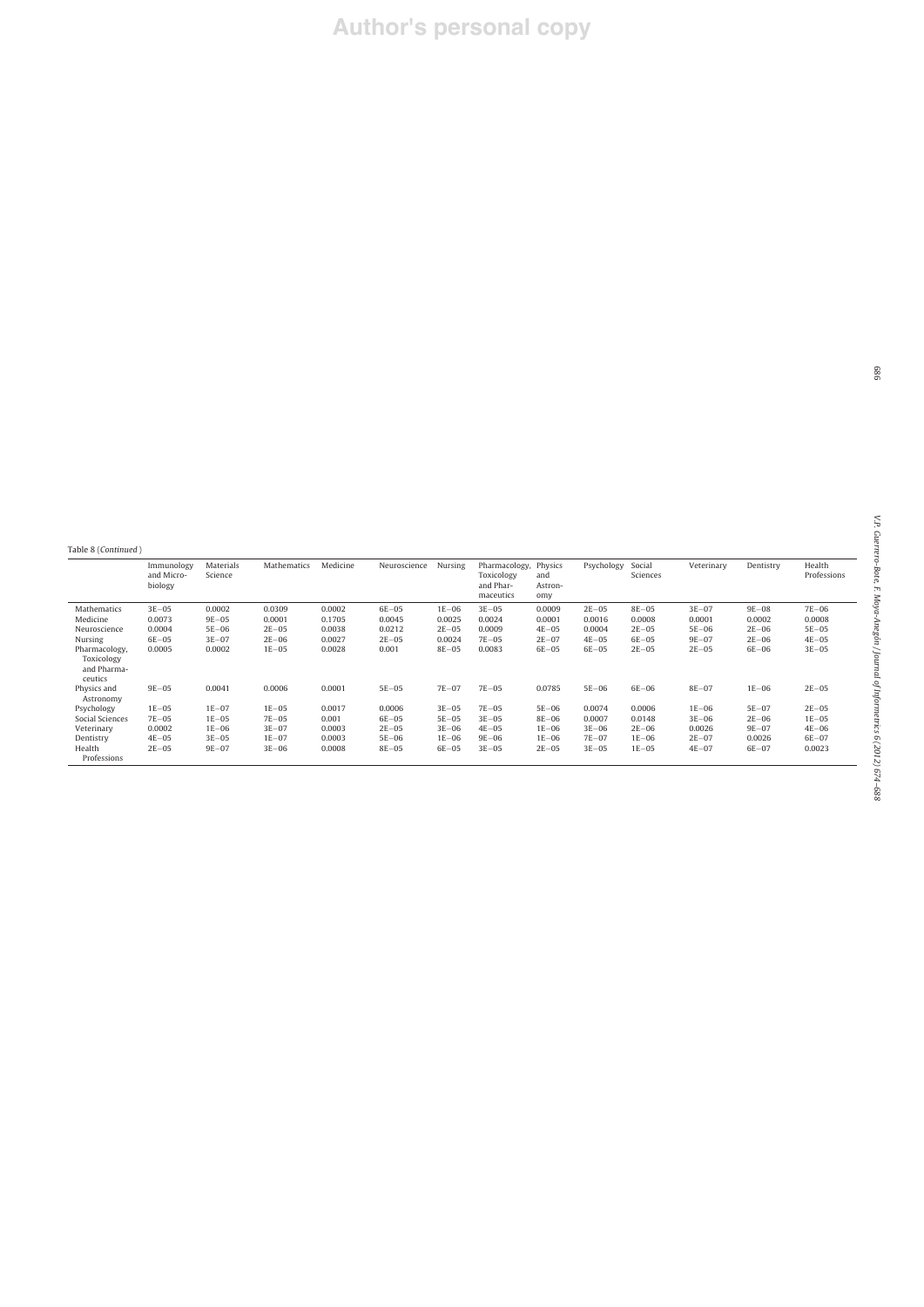the prestige of the source journal, SJR2, through cocitation profiles, it takes into account the thematic proximity between citing and cited journal.

Two clusters with high traffic of prestige can be distinguished in Fig. 4. One of Biomedicine (includes the general area of multidisciplinary journals) and another of Physics, Chemistry and Engineering.

# 5. Conclusions

Beyond the metrics of the prestige of scientific journals which weight the Citation in terms of the prestige of the citing journal, the present SJR2 indicator solves the problem of the tendency for prestige scores to decrease over time by the use of stochastic matrices. It endows the resulting scores with meaning, and uses the cosine between the cocitation profiles of the citing and cited journals to weight the thematic relationship between the two journals.

The problem of the tendency for the scores to decrease as the calculation incorporates ever more journals and documents is overcome by dividing a journal's portion of prestige gained by the portion of citable documents. This means that if the journal is precisely at the mean, the two portions will be the same and the score will be unity. A higher score will mean that the portion of prestige is greater than that of citable documents, and vice versa. At the same time, this makes the weighted average of the scores obtained by the journals remain constant and equal to unity for every year, regardless of the number of scientific journals or documents counted in the calculation.

Using the cosine of the cocitation profiles is equivalent to assigning greater weight to citations to thematically close journals. For example, it increases the weight of citations to journals in the same Subject Area, and especially in the same Specific Subject Area. On the contrary, it decreases the weight of citations to scientific journals in other areas in which one must presume that the citing journal is of less authority. This leads to greatly equalizing the distribution by Subject Area, and especially by Specific Subject Area, and makes scores from different areas more comparable, all without using any arbitrary classification of journals or weights to apply to the citations.

While the resulting indicator has high Pearson and Spearman coefficients of correlation with the SNIP and JIF metrics overall, and by Subject Area and Specific Subject Area, in our opinion it represents a step forward towards the best representation of the real prestige of scientific journals.

### Acknowledgments

This work was financed by the Junta de Extremadura e Consejería de Educación Ciencia & Tecnología and the Fondo Social Europeo as part of Research Group grant GR10019, and by the Plan Nacional de Investigación Científica, Desarrollo e Innovación Tecnológica 2008e2011 and the Fondo Europeo de Desarrollo Regional (FEDER) as part of research projects TIN2008-06514-C02-01 and TIN2008-06514-C02-02.

# References

Bar-Ilan, J. (2008). Which h-index? – A comparison of WoS, Scopus and Google Scholar. Scientometrics, 74(2), 257–271.

- Bergstrom, C. (2007). Eigenfactor: Measuring the value and prestige of scholarly journals. College & Research Libraries News, 68(5), 314-316.
- Bollen, J., Rodriguez, M. A., & van de Sompel, H. (2006). Journal status. Scientometrics, 69(3), 669–687.
- Bonacich, P. (1987). Power and centrality: A family of measures. American Journal of Sociology, 92(5), 1170–1182.

Brooks, T. A. (1985). Private acts and public objects: An investigation of citer motivations. Journal of the American Society for Information Science, 36(4), 223–229.

Garfield, E. (2006). The history and meaning of the journal impact factor. Journal of the American Medical Association, 295(1), 90–93.

- González-Pereira, B., Guerrero-Bote, V. P., & Moya-Anegón, F. (2010). A new approach to the metric of journals scientific prestige: The SJR indicator. Journal of Informetrics, 4(3), 379–391. http://dx.doi.org/10.1016/j.joi.2010.03.002
- Guerrero-Bote, V. P., Zapico-Alonso, F., Espinosa-Calvo, M. E., Gómez-Crisóstomo, R., & Moya-Anegón, F. (2007). The iceberg hypothesis: Import–export of knowledge between scientific subject categories. Scientometrics, 71(3), 423–441.
- Jacso, P. (2009). Péter's digital reference shelf. Scopus. Available at:. http://www.gale.cengage.com/reference/peter/200906/scopus.html (Accessed 01.10.09) Janssens, F., Zhang, L., Moor, B., & Glänzel, W. (2009). Hybrid clustering for validation and improvement of subject-classification schemes. Information Processing and Management, 45, 683–702.
- Kostoff, R. N. (1997). The principles and practices of peer review. Science and Engineering Ethics, 3, 19–34.
- Laguardia, C. (2005). E-views and reviews: Scopus vs. Web of Science. Library Journal, 15. Available at:. http://www.libraryjournal.com/ article/CA491154.html%2522 (Accessed 01.10.09)

Lancho-Barrantes, B. S., Guerrero-Bote, V. P., & Moya-Anegón, F. (2010a). The iceberg hypothesis revisited. Scientometrics, 85(2), 443–461.

- Lancho-Barrantes, B. S., Guerrero-Bote, V. P., & Moya-Anegón, F. (2010b). What lies behind the averages and significance of citation indicators in different disciplines? Journal of Information Science, 36(3), 371–382.
- Leydesdorff, L., Moya-Anegón, F., & Guerrero-Bote, V. P. (2010). Journal maps on the basis of Scopus data: A comparison with the Journal Citation Reports of the ISI. Journal of the American Society for Information Science and Technology, 61(2), 352–369.

Lundberg, J. (2007). Lifting the crown – Citation z-score. Journal of Informetrics, 1, 145–154.

Marshakova, I. V. (1973). System of document connection based on references. Nauchno-Teknichescaya Informatisya, Series II, 6, 3–8.

McCain, K. W. (1991). Mapping economics through the journal literature: An experiment in journal cocitation analysis. Journal of the American Society for Information Science, 42(4), 290–296. http://dx.doi.org/10.1002/(SICI)1097-4571(199105)42:4<290::AID-ASI5>3.0.CO;2-9

Moed, H. F. (2005). Citation analysis in research evaluation. Dordrecht: Springer., p. 346.

Moed, H. F. (2010). Measuring contextual citation impact of scientific journals. Journal of Informetrics, 4(3), 265–277.

Moya-Anegón, F., Vargas-Quesada, B., Herrero-Solana, V., Chinchilla-Rodríguez, Z., Corera-Álvarez, E., & Munoz-Fernández, ˜ F. J. (2004). A new technique for building maps of large scientific domains based on the cocitation of classes and categories. Scientometrics, 61(1), 129–145. http://dx.doi.org/10.1023/B:SCIE.0000037368.31217.34